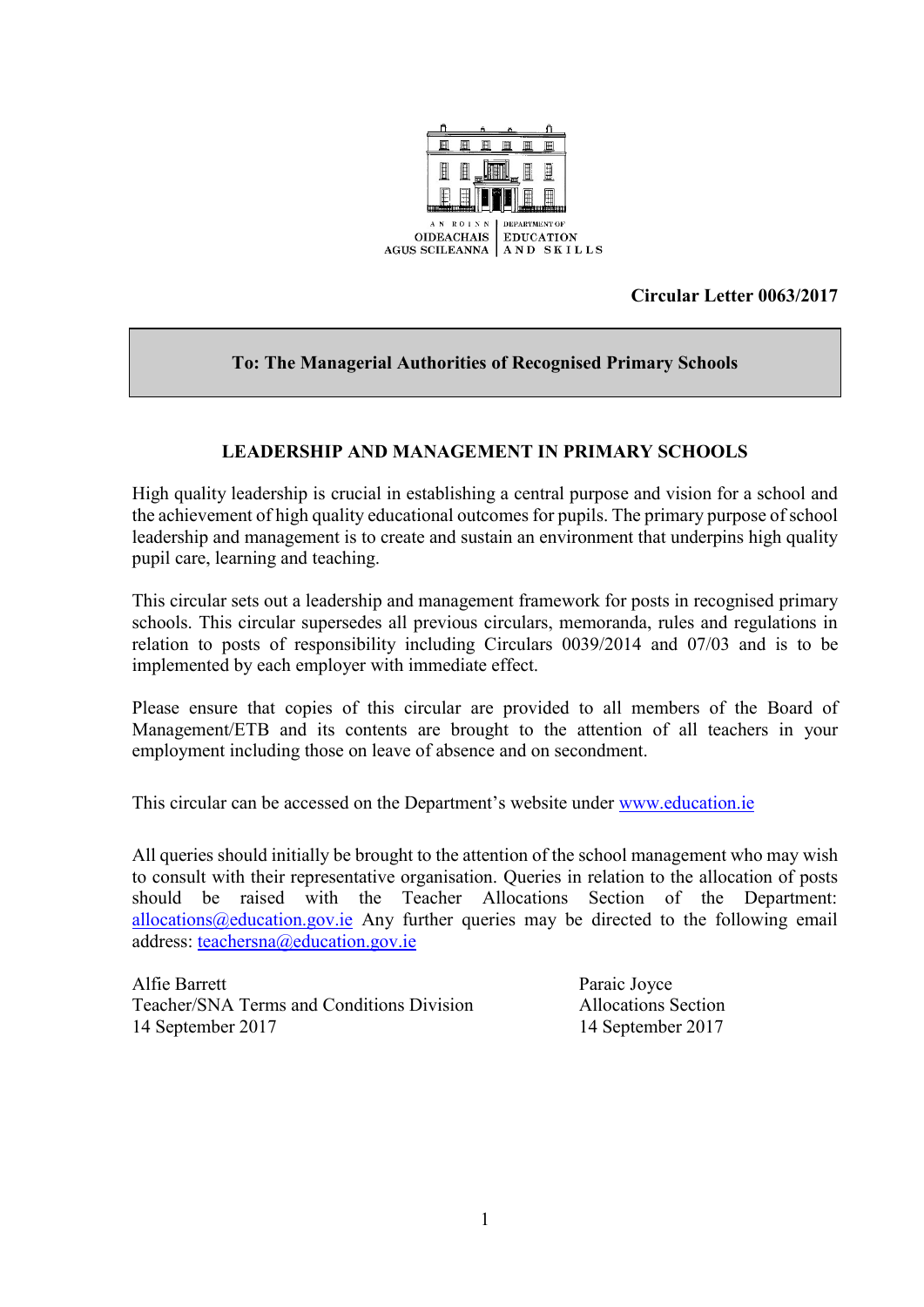| 1.  |                                                                                        |  |
|-----|----------------------------------------------------------------------------------------|--|
| 2.  |                                                                                        |  |
| 3.  |                                                                                        |  |
| 4.  |                                                                                        |  |
| 5.  | IDENTIFICATION OF LEADERSHIP AND MANAGEMENT NEEDS AND PRIORITIES OF                    |  |
| 6.  | APPOINTMENTS TO DEPUTY PRINCIPAL POSTS BY OPEN COMPETITION 11                          |  |
| 7.  | <b>INTERNAL COMPETITION - ELIGIBILITY FOR ASSISTANT PRINCIPAL I &amp; II POSTS AND</b> |  |
| 8.  |                                                                                        |  |
| 9.  |                                                                                        |  |
| 10. |                                                                                        |  |
| 11. |                                                                                        |  |
| 12. | ASSIGNMENT OF ROLES AND RESPONSIBILITIES TO ASSISTANT PRINCIPAL POSTS  19              |  |
| 13. |                                                                                        |  |
| 14. |                                                                                        |  |
| 15. |                                                                                        |  |
| 16. | ALLOWANCE FOR THE MAINSTREAM CLASS TEACHER IN A TWO TEACHER SCHOOL<br>23               |  |
| 17. | EFFECT THAT AN INCREASE/DECREASE IN STAFFING MAY HAVE ON THE                           |  |
| 18. | RETENTION OF POST OF RESPONSIBILITY ALLOWANCES ON A PERSONAL BASIS24                   |  |
| 19. | <b>IMPLICATIONS OF PERSONAL BASIS ALLOWANCE HOLDERS ON THE FILLING OF</b>              |  |
|     |                                                                                        |  |
| 21. | APPEAL PROCEDURE IN RESPECT OF ASSISTANT PRINCIPAL POSTS AND DEPUTY                    |  |
|     | APPENDIX 1: TEMPLATE STATEMENT OF ROLES AND RESPONSIBILITIES31                         |  |
|     |                                                                                        |  |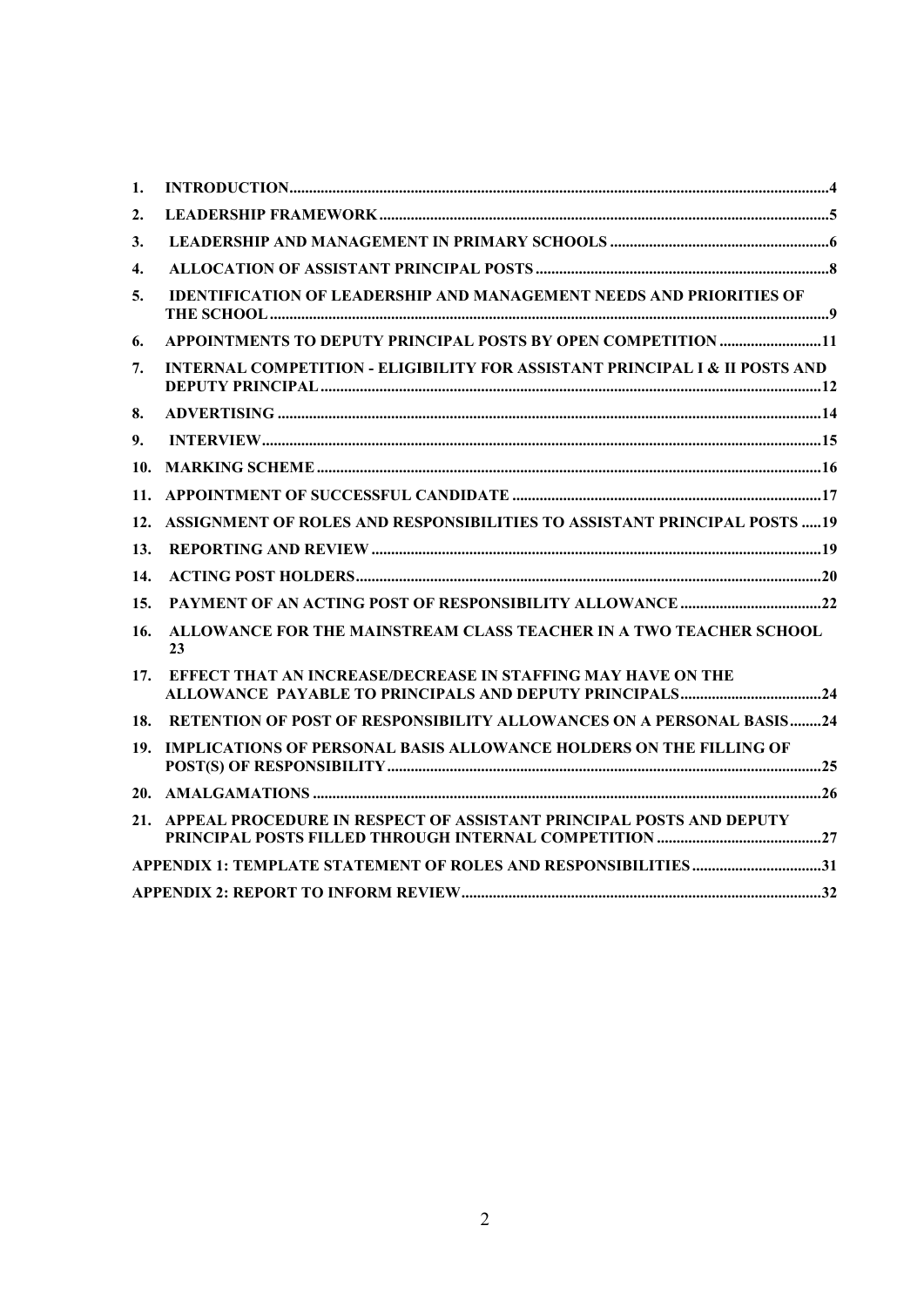#### **Definitions**

For the purposes of this scheme the following terms shall have the meanings assigned to them here:

**Act** - refers to the Education Act of 1998 and Education (Amendment) Act 2012;

**Days** – means calendar days;

**Department** – means the Department of Education and Skills;

**Employer –** means a Board of Management/Manager or the Education and Training Boards (ETBs) for Community National Schools;

**Minister** - refers to the Minister for Education and Skills;

**Post** - refers to a teaching post, whether full time or part time, which is funded out of monies provided by the Oireachtas;

**Recognised School** – means a school recognised by the Minister in accordance with Section 10 of the Education Act, 1998;

**School Year**  $-1$ <sup>st</sup> of September to 31<sup>st</sup> of August of the following calendar year is the official school year for contract purposes;

**Teacher** – means a person registered with the Teaching Council;

**Teaching service recognised by DES** – means teaching service which the Department of Education and Skills/ Education and Training Board (ETB) has recognised for incremental credit purposes.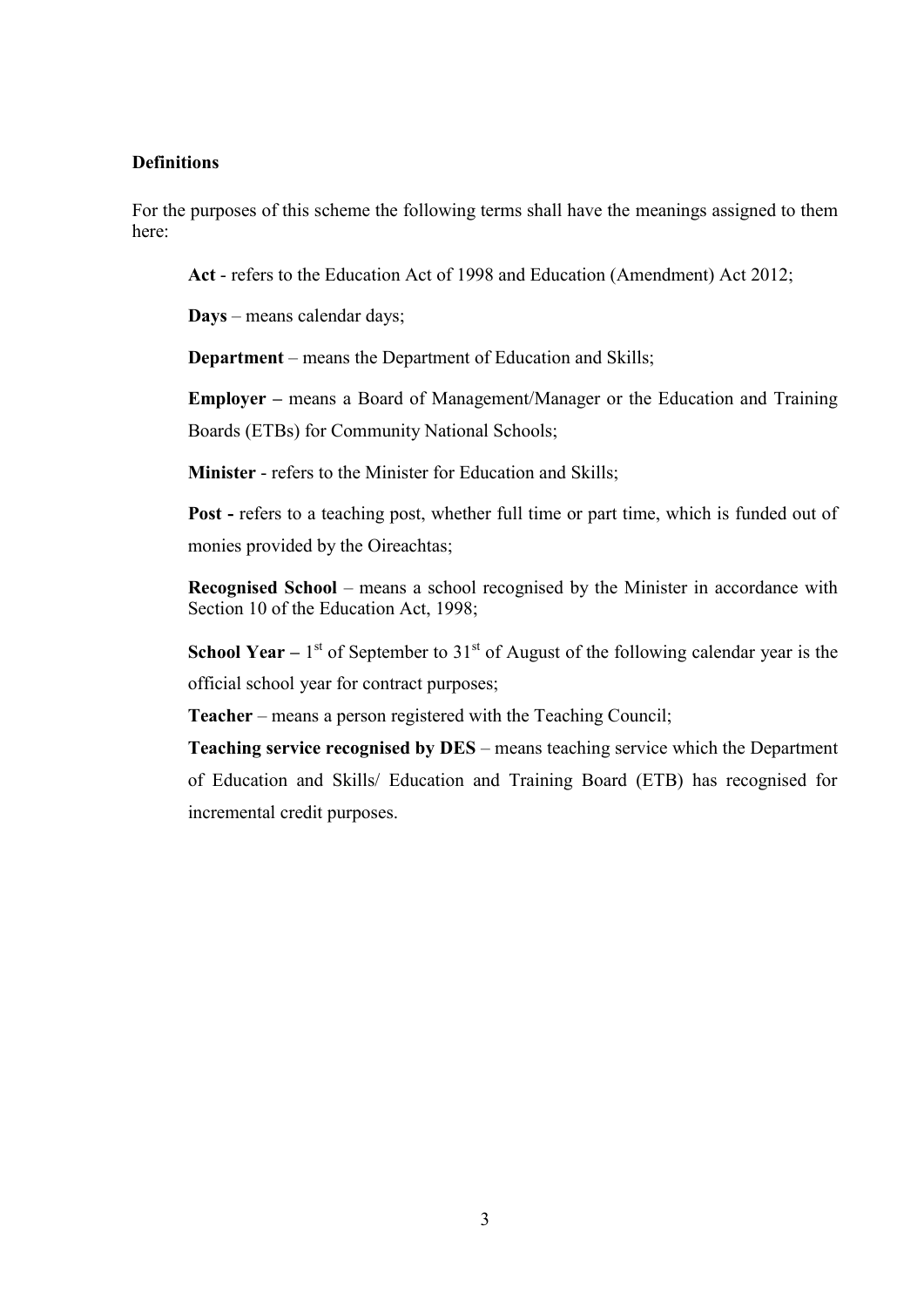## <span id="page-3-0"></span>**1. Introduction**

- 1.1 School leaders play a key role in improving educational outcomes by creating a positive school climate and environment as well as motivating and empowering educators and learners within their school community. It is generally accepted that the quality of school leadership is second only to effective classroom teaching, in having a crucial impact on pupil learning.
- 1.2 Leadership in a school context, creates a vision for development leading to improvements in outcomes for learners, and is based on shared values and robust evaluation of evidence of current practice and outcomes. In this way leadership is distributed throughout the school as a key support for pupil learning.
- 1.3 Any system of school leadership and management should build on and consolidate existing school leadership and management structures in schools in line with best practice as set out in "[LOOKING AT OUR SCHOOLS 2016](https://www.education.ie/en/Publications/Inspection-Reports-Publications/Evaluation-Reports-Guidelines/Looking-at-Our-School-2016-A-Quality-Framework-for-Primary-Schools.pdf) – A Quality Framework [for Primary Schools](https://www.education.ie/en/Publications/Inspection-Reports-Publications/Evaluation-Reports-Guidelines/Looking-at-Our-School-2016-A-Quality-Framework-for-Primary-Schools.pdf)". The leadership model should align the responsibilities of senior (Principal/Deputy Principal) and middle leadership (post holders) more clearly to the identified needs and priorities of the school, underlining the range of responsibilities for various leadership roles and providing opportunities for teachers to develop their leadership capacity.
- 1.4 Flexibility in identifying and prioritising the evolving leadership and management needs of the school, and in assigning and re-assigning post holders to specific roles and responsibilities to meet the evolving needs of a school, is an essential feature of this school leadership model.
- 1.5 This circular comprehends the following:
	- Allocation of Assistant Principal posts;
	- The development of a distributed leadership model in Primary schools;
	- The phasing in of open competition for Deputy Principal posts;
	- The re-designation of the current post of Assistant Principal as *Assistant Principal I* and the current post of Special Duties Teacher as *Assistant Principal II;* the terms of this circular are applicable to all holders of posts of responsibility;
	- Revised criteria for appointment to Assistant Principal I and II posts using a competency based model;
	- A revised appeals procedure confined to an alleged breach of procedures in the appointment process as set out in this circular;
	- Greater flexibility in relation to the assignment and re-assignment of roles and responsibilities to holders of Assistant Principal I and Assistant Principal II posts (appropriate to the level of the post);
	- Provision for reporting and regular review as per Section 13 of this circular.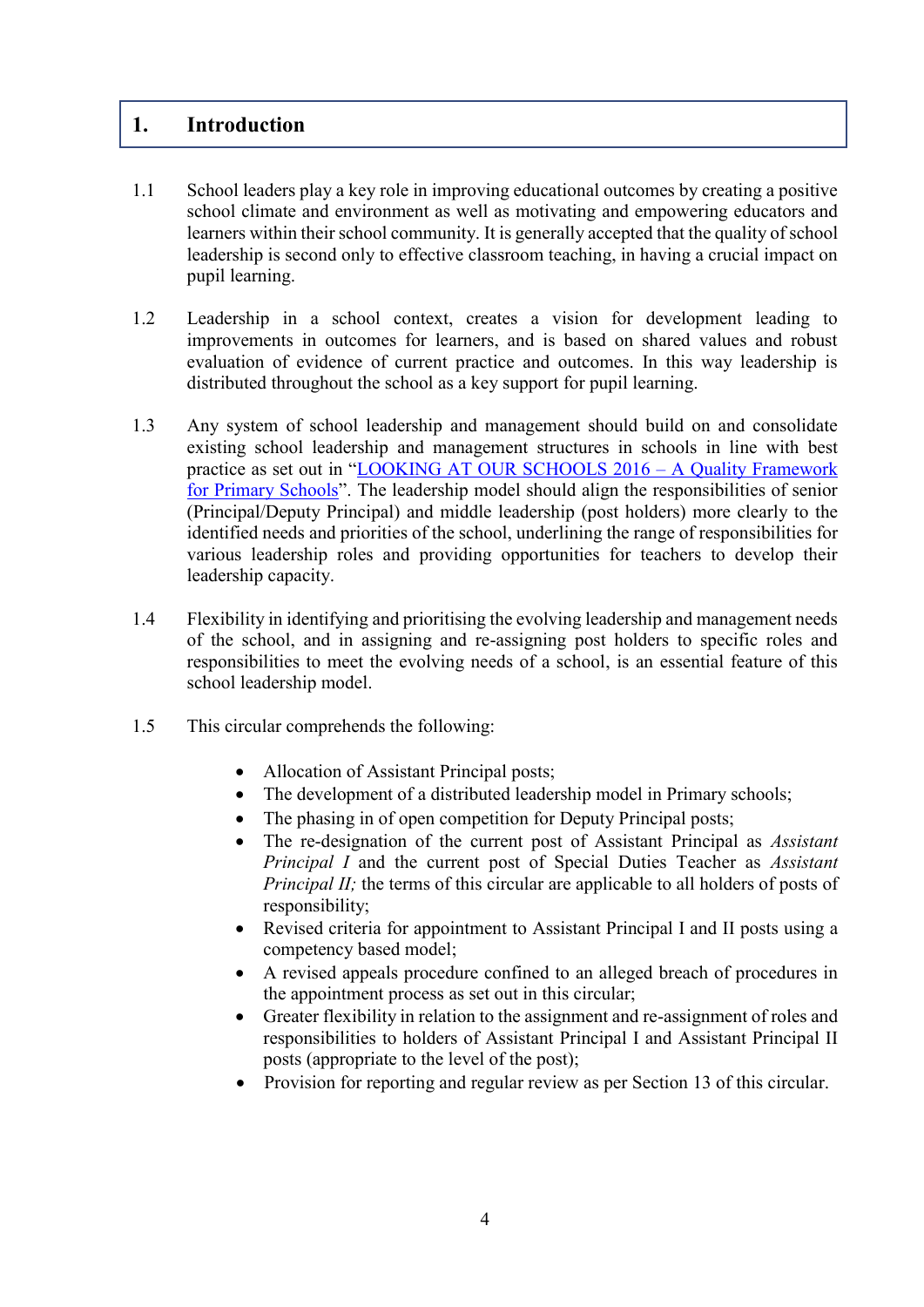## <span id="page-4-0"></span>**2. Leadership Framework**

The Quality Framework for Leadership and Management in Irish schools, set out in *LOOKING AT OUR SCHOOLS 2016 - a Quality Framework,* provides a common understanding and language around the organisation and practice of leadership and management roles in Irish schools. It identifies the key leadership and management areas in a school (domains), and these are then further divided into various content *standards* for each domain.

## **Domain One: Leading Teaching and Learning**

## *School leaders*:

- promote a culture of improvement, collaboration, innovation and creativity in learning, teaching and assessment
- foster a commitment to inclusion, equality of opportunity and the holistic development of each pupil
- manage the planning and implementation of the school curriculum
- foster teacher professional development that enriches teachers' and pupils' learning

## **Domain Two: Managing the organisation**

## *School leaders*:

- establish an orderly, secure and healthy learning environment, and maintain it through effective communication
- manage the school's human, physical and financial resources so as to create and maintain a learning organisation
- manage challenging and complex situations in a manner that demonstrates equality, fairness and justice
- develop and implement a system to promote professional responsibility and accountability

## **Domain Three: Leading school development**

## *School leaders:*

- communicate the guiding vision for the school and lead its realisation in the context of the school's characteristic spirit
- lead the school's engagement in a continuous process of self-evaluation
- build and maintain relationships with parents, with other schools, and with the wider community
- manage, lead and mediate change to respond to the evolving needs of the school and to changes in education

## **Domain Four: Developing leadership capacity**

## *School leaders:*

- critique their practice as leaders and develop their understanding of effective and sustainable leadership
- empower staff to take on and carry out leadership roles
- promote and facilitate the development of pupil voice, pupil participation, and pupil leadership
- build professional networks with other school leaders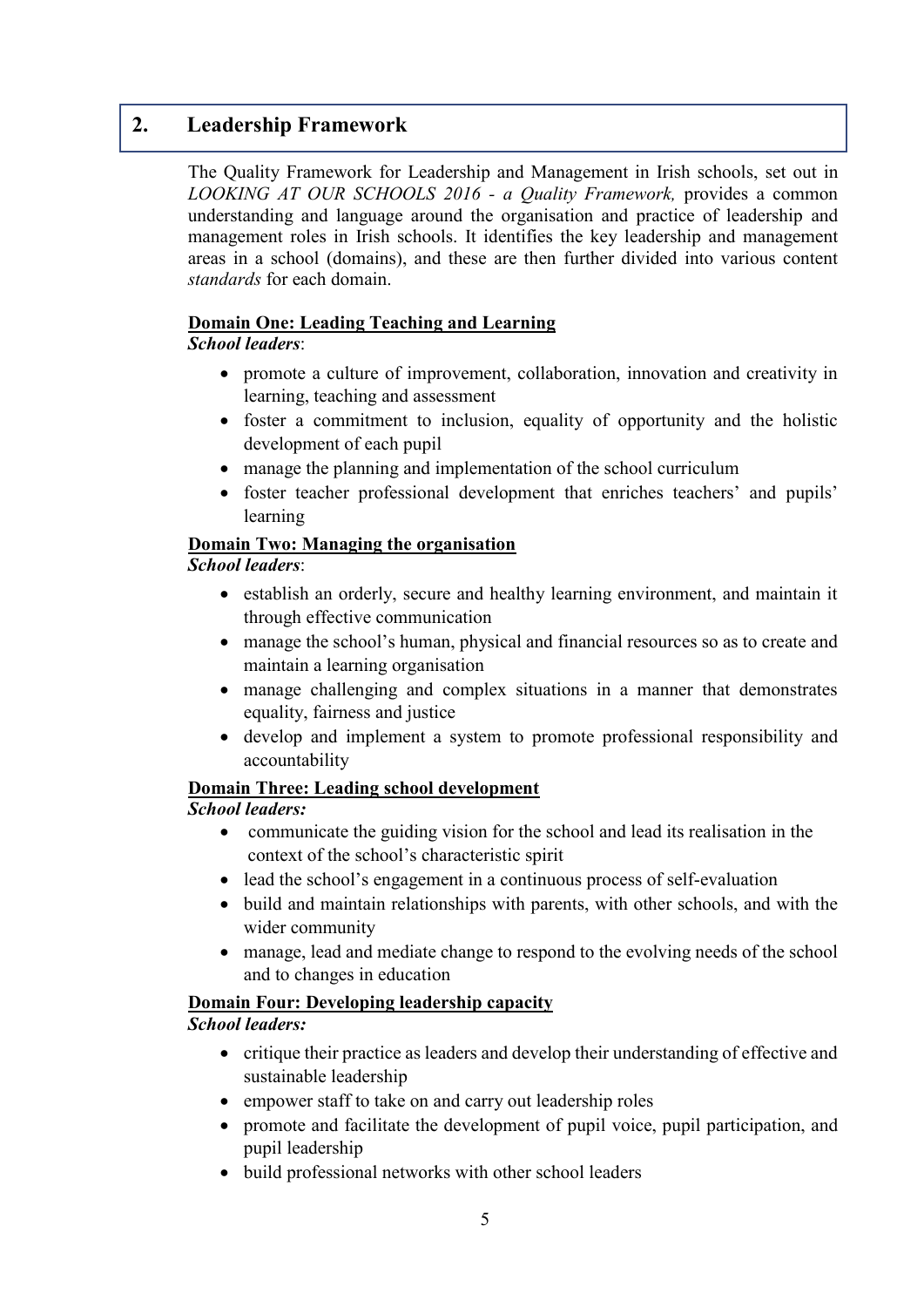## <span id="page-5-0"></span>**3. Leadership and Management in Primary Schools**

The term 'school leaders' typically refers to formal leadership roles including teachers with posts of responsibility and others who carry out roles and responsibilities integral to the administration, management and leadership of the school. Therefore, both leadership and management roles are considered at all times as serving the school's core work: learning and teaching. Every teacher has a leadership role within the school community and in relation to pupil learning.

This circular encompasses the roles and responsibilities of those leaders who hold designated posts of Principal, Deputy Principal, Assistant Principal I and Assistant Principal II, under the new leadership and management structure of the school. It specifically refers to the allocation and appointment of Deputy Principal posts and Assistant Principal posts.

### 3.1 **Board of Management/ETB**

Under Section 15 of the Education Act, 1998, a statutory duty is placed on the Board of Management of a school to ensure that an appropriate education is provided to all of the school's pupils.

In order to carry out this duty effectively, appropriate and regular oversight by the Board of Management/ETB, as appropriate, of the teaching and learning in the school should take place. Furthermore, the Board of Management/ETB, as appropriate, can and should play a key role in improving standards in the school. In this regard, and from a leadership perspective, Boards of Management/ETBs have significant responsibilities in setting the direction of a school.

The Board of Management/ETB shall have responsibility for identifying the changing needs and priorities of the school and the necessary leadership, management and support requirements. In identifying these needs, it shall have regard to the views of staff in the school.

#### 3.2 **Principal and Deputy Principal**

In accordance with Section 22 of the Education Act, 1998, and Section 23 of the Education (Amendment) Act 2012, the Principal provides leadership to teachers, other staff and to the pupils and the wider school community. The Principal has overall responsibility, under the direction of the Board of Management/ETB, as appropriate, for the day-to-day management of the school. The Principal has responsibility for the internal organisation of the school, including the assignment of roles and responsibilities to members of the teaching and non-teaching staff. The Principal submits to the Board of Management/ETB, as appropriate, all such statements and reports affecting the conduct of the school as the Board of Management/ETB, requires.

While the Principal is ultimately responsible to the Board of Management/ETB, as appropriate, for the management and leadership of the school, the Deputy Principal occupies a position of vital importance within the senior leadership team in a school. Shared leadership requires openness and willingness on the part of Principals and Deputy Principals, to share and to distribute leadership and management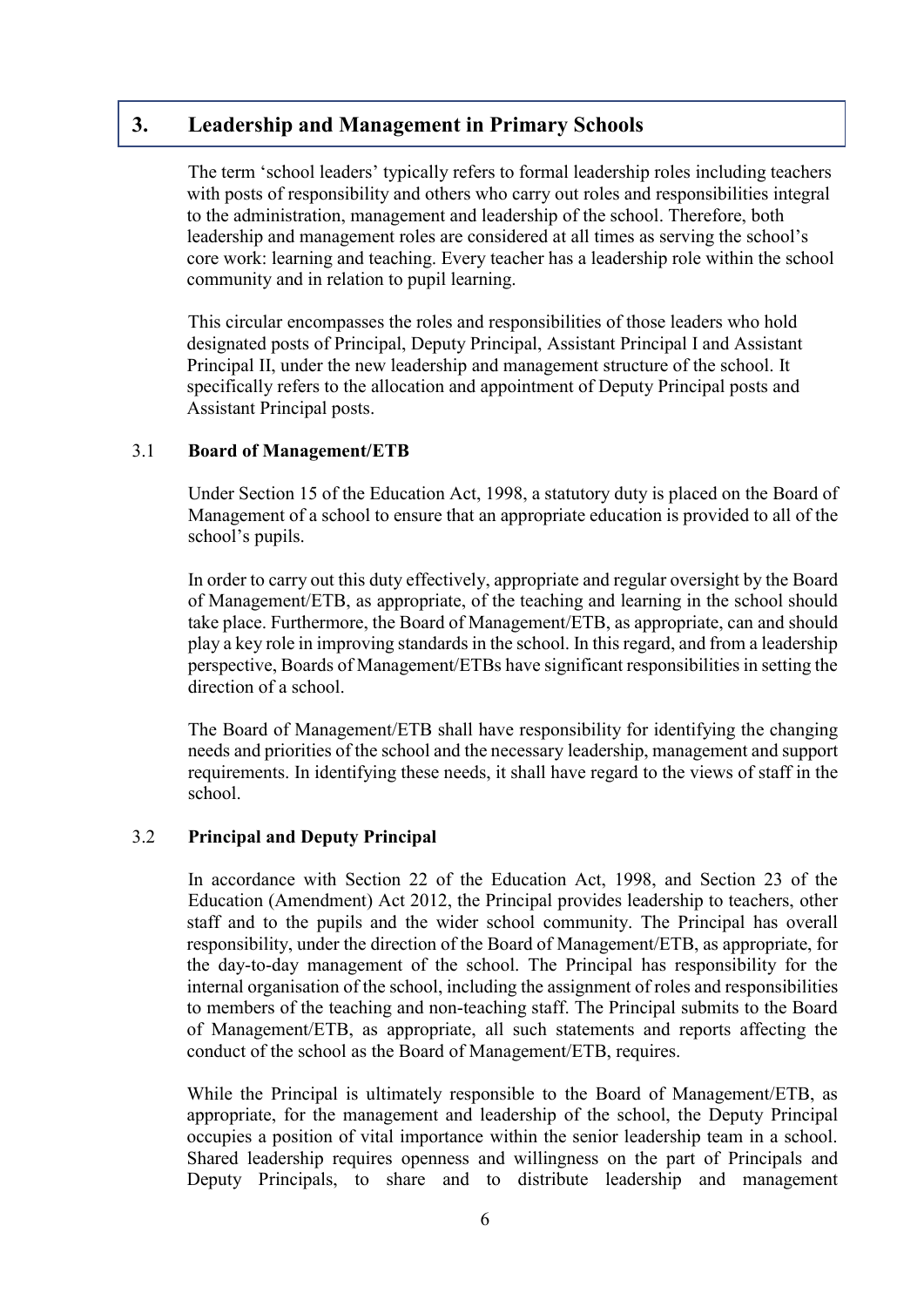responsibilities in a manner that encourages and supports partnership. The Deputy Principal co-operates with the Principal in the fulfilment of the Principal's role and acts or deputises as the Principal in the Principal's absence. Acting as Principal does not confer automatic right of succession to principalship.

## 3.3 **Assistant Principal Posts**

Under the provisions of this circular, the current post of Assistant Principal is redesignated as *Assistant Principal 1 (AP I)* and the current post of Special Duties Teacher is re-designated as *Assistant Principal II (AP II).* All terms of this circular, including the re-designation (renaming) of posts, are applicable to all holders of Assistant Principal and Special Duties posts, irrespective of the date of their appointment.

Assistant Principals occupy positions of strategic importance in the leadership, management and administration of the school. In line with the principles of distributed leadership, Assistant Principals work in teams in collaboration with the Principal and/ or Deputy Principal and have shared responsibility, commensurate with the level of the post, for areas such as:

- learning and teaching
- leading school development (including curriculum development)
- pupil support including wellbeing
- school improvement
- leadership/management and development of individuals and staff teams
- special education and inclusion
- supporting teachers during the induction phase of their career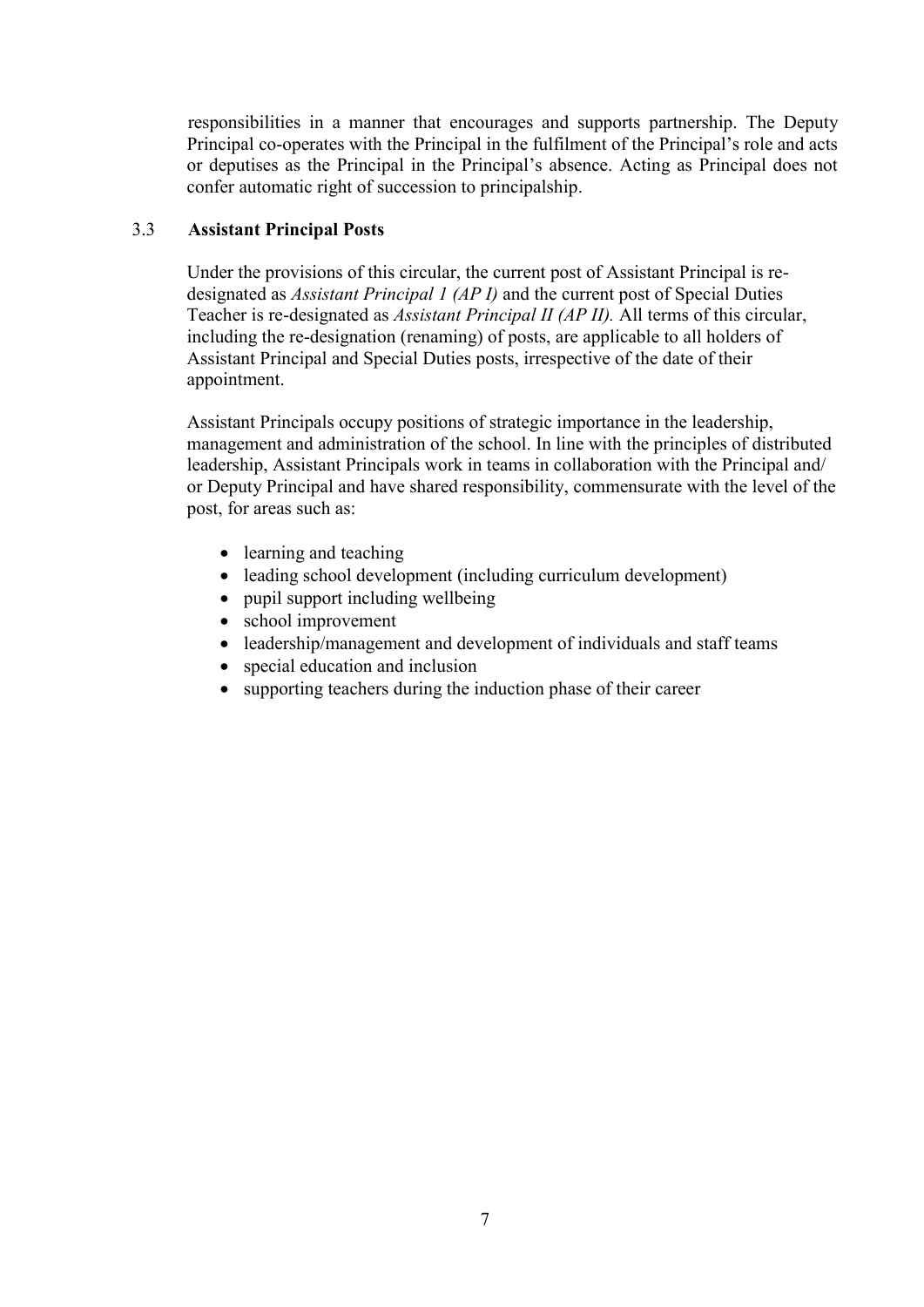# <span id="page-7-0"></span>**4. Allocation of Assistant Principal Posts**

4.1 Assistant Principal posts of responsibility may be filled by school authorities in accordance with the allocation set out in *Table 4.1.1* below, subject to full adherence to this circular. This allocation of posts is effective from the date of this circular. The allocation in the table, is based on the number of authorised teaching posts sanctioned in the previous school year, and is used to determine the minimum thresholds for the number of AP posts of responsibility in schools. Schools that fall below the Assistant Principal thresholds set out in the following table can fill Assistant Principal vacancies as they arise to the level of the thresholds set out in this table.

| Authorised<br>teaching posts in<br>the previous |                | Deputy       |                   |                         |
|-------------------------------------------------|----------------|--------------|-------------------|-------------------------|
| school year                                     | Principal      | Principal    | <b>AP I Posts</b> | <b>AP II Posts</b>      |
| $\mathbf{1}$                                    | $\mathbf{1}$   | $\pmb{0}$    | $\mathbf 0$       | $\mathbf 0$             |
| $\overline{2}$                                  | $\mathbf{1}$   | $\mathbf 0$  | $\mathbf 0$       | $\mathbf 0$             |
| 3                                               | $\mathbf{1}$   | $\mathbf{1}$ | $\mathbf 0$       | $\pmb{0}$               |
| 4                                               | $\mathbf{1}$   | $\mathbf{1}$ | $\mathbf 0$       | $\mathbf{1}$            |
| 5                                               | $\mathbf{1}$   | $\mathbf{1}$ | $\mathbf 0$       | $\mathbf{1}$            |
| 6                                               | $\mathbf{1}$   | $\mathbf{1}$ | $\mathbf 0$       | $\mathbf{1}$            |
| 7                                               | $\mathbf{1}$   | $\mathbf{1}$ | $\mathbf 0$       | $\mathbf{1}$            |
| 8                                               | $\mathbf{1}$   | $\mathbf{1}$ | $\mathbf 0$       | $\mathbf{1}$            |
| 9                                               | $\mathbf{1}$   | $\mathbf{1}$ | $\mathbf 0$       | $\mathbf{1}$            |
| 10                                              | $\overline{1}$ | $\mathbf{1}$ | $\mathbf 0$       | $\mathbf{1}$            |
| 11                                              | $\mathbf{1}$   | $\mathbf{1}$ | $\mathbf 0$       | $\mathbf{1}$            |
| 12                                              | $\mathbf{1}$   | $\mathbf{1}$ | $\pmb{0}$         | $\mathbf{1}$            |
| 13                                              | $\mathbf{1}$   | $\mathbf{1}$ | $\mathbf 0$       | $\mathbf{1}$            |
| 14                                              | $\mathbf{1}$   | $\mathbf{1}$ | $\mathbf 0$       | $\mathbf{1}$            |
| 15                                              | $\mathbf{1}$   | $\mathbf{1}$ | $\mathbf 0$       | $\overline{\mathbf{2}}$ |
| 16                                              | $\mathbf{1}$   | $\mathbf{1}$ | $\mathbf 0$       | $\overline{\mathbf{2}}$ |
| 17                                              | $\mathbf{1}$   | $\mathbf{1}$ | $\mathbf 0$       | $\overline{2}$          |
| 18                                              | $\mathbf{1}$   | $\mathbf{1}$ | $\mathbf{1}$      | $\overline{\mathbf{2}}$ |
| 19                                              | $\mathbf{1}$   | $\mathbf{1}$ | $\mathbf{1}$      | $\overline{\mathbf{2}}$ |
| 20                                              | $\overline{1}$ | $\mathbf{1}$ | $\mathbf{1}$      | $\overline{2}$          |
| 21                                              | $\mathbf{1}$   | $\mathbf{1}$ | $\mathbf{1}$      | $\overline{\mathbf{2}}$ |
| 22                                              | $\mathbf{1}$   | $\mathbf{1}$ | $\mathbf{1}$      | 3                       |
| 23                                              | $\overline{1}$ | $\mathbf{1}$ | $\mathbf{1}$      | 3                       |
| 24                                              | $\mathbf{1}$   | $\mathbf{1}$ | $\mathbf{1}$      | 3                       |
| 25                                              | $\mathbf{1}$   | $\mathbf 1$  | $\mathbf{1}$      | 3                       |
| 26                                              | $\overline{1}$ | $\mathbf{1}$ | $\mathbf{1}$      | 3                       |

*Table 4.1.1*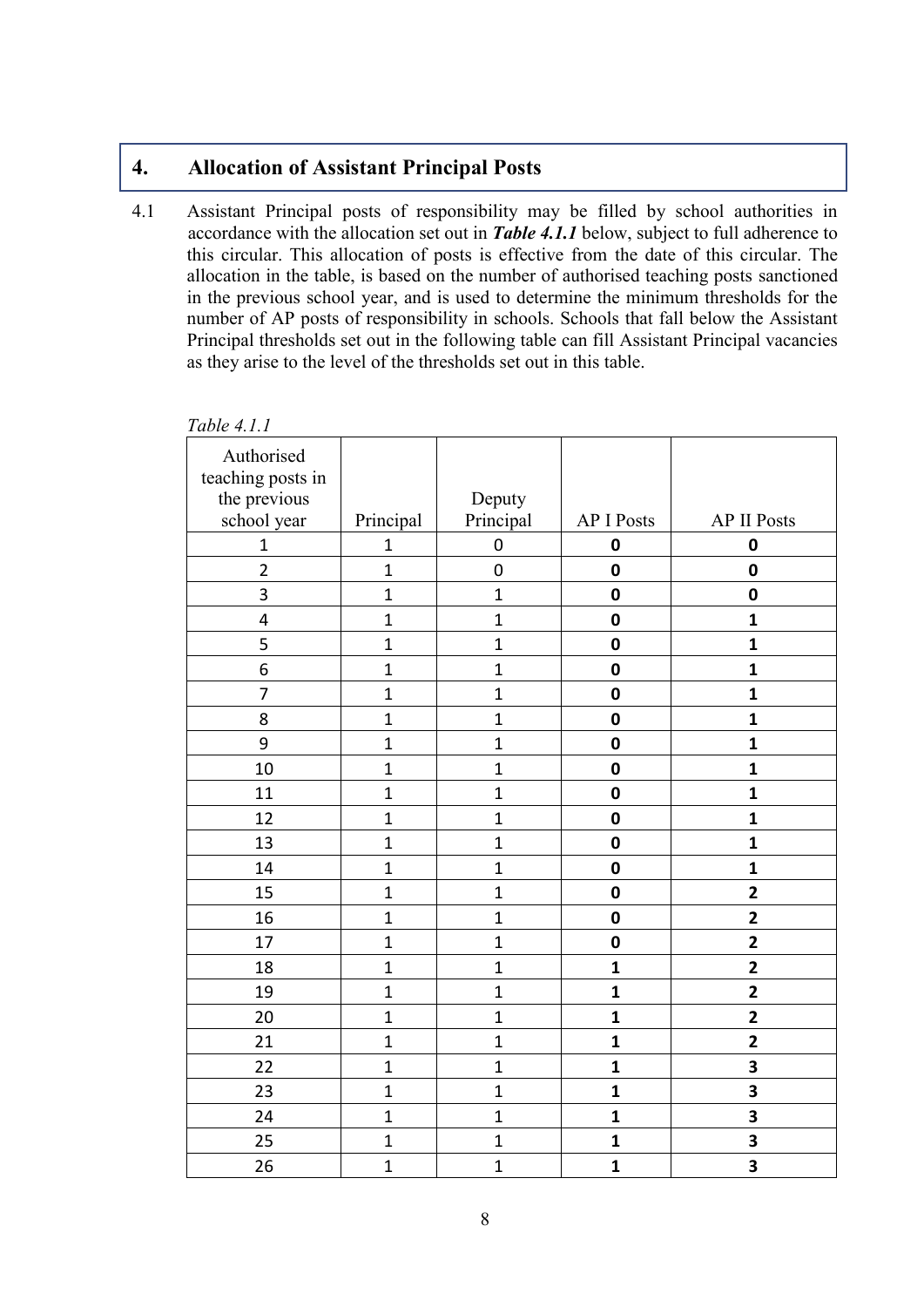| 27     | $\mathbf{1}$ | $\mathbf 1$  | $\mathbf{1}$            | $\overline{\mathbf{3}}$ |
|--------|--------------|--------------|-------------------------|-------------------------|
| 28     | $\mathbf 1$  | $\mathbf 1$  | $\mathbf{1}$            | 3                       |
| 29     | $\mathbf{1}$ | $\mathbf{1}$ | $\mathbf 1$             | $\overline{\mathbf{3}}$ |
| 30     | $\mathbf{1}$ | $\mathbf{1}$ | $\mathbf{1}$            | $\overline{\mathbf{4}}$ |
| 31     | $\mathbf 1$  | $\mathbf{1}$ | $\mathbf{1}$            | 4                       |
| 32     | $\mathbf 1$  | $\mathbf 1$  | $\mathbf{1}$            | $\overline{\mathbf{4}}$ |
| 33     | $\mathbf{1}$ | $\mathbf 1$  | $\mathbf{1}$            | $\overline{\mathbf{4}}$ |
| 34     | $\mathbf 1$  | $\mathbf{1}$ | $\mathbf 1$             | 4                       |
| 35     | $\mathbf 1$  | $\mathbf 1$  | $\mathbf{1}$            | 5                       |
| 36     | $\mathbf 1$  | $\mathbf{1}$ | $\mathbf{1}$            | 5                       |
| 37     | $\mathbf{1}$ | $\mathbf 1$  | $\mathbf{1}$            | 5                       |
| 38     | $\mathbf{1}$ | $\mathbf{1}$ | $\mathbf{1}$            | 6                       |
| 39     | $\mathbf 1$  | $\mathbf 1$  | $\mathbf{1}$            | 6                       |
| 40     | $\mathbf 1$  | $\mathbf 1$  | $\mathbf{2}$            | 6                       |
| 41     | $\mathbf 1$  | $\mathbf 1$  | $\overline{\mathbf{2}}$ | 6                       |
| 42     | $\mathbf 1$  | $\mathbf 1$  | $\mathbf{2}$            | $\overline{\mathbf{z}}$ |
| 43     | $\mathbf{1}$ | $\mathbf 1$  | $\mathbf{2}$            | $\overline{\mathbf{z}}$ |
| 44     | $\mathbf{1}$ | $\mathbf{1}$ | 3                       | 7                       |
| 45     | $\mathbf{1}$ | $\mathbf{1}$ | 3                       | $\overline{\mathbf{z}}$ |
| $46 +$ | $\mathbf{1}$ | $\mathbf 1$  | 3                       | 8                       |

- 4.2 Supernumerary posts are excluded from the number of authorised posts in a school.
- 4.3 All teachers who hold post of responsibility allowances on a personal basis and are redeployed into a new school are required to inform their employer of their status and must undertake roles and responsibilities as set out in Section 5.4 of this circular.

# <span id="page-8-0"></span>**5. Identification of Leadership and Management Needs and Priorities of the School**

- 5.1 When a vacancy occurs for a post of responsibility, a consultation process shall be undertaken between the Principal, Deputy Principal and teaching staff and thereafter, the Board of Management/ETB shall determine:
	- (i) The identified leadership and management needs and priorities of the school;
	- (ii) The roles and responsibilities which need to be performed for the effective leadership and management of the school taking into account the identified needs and priorities of the school, and
	- (iii) The distribution of these roles and responsibilities between the available in-school management posts by reference to the school's own priorities.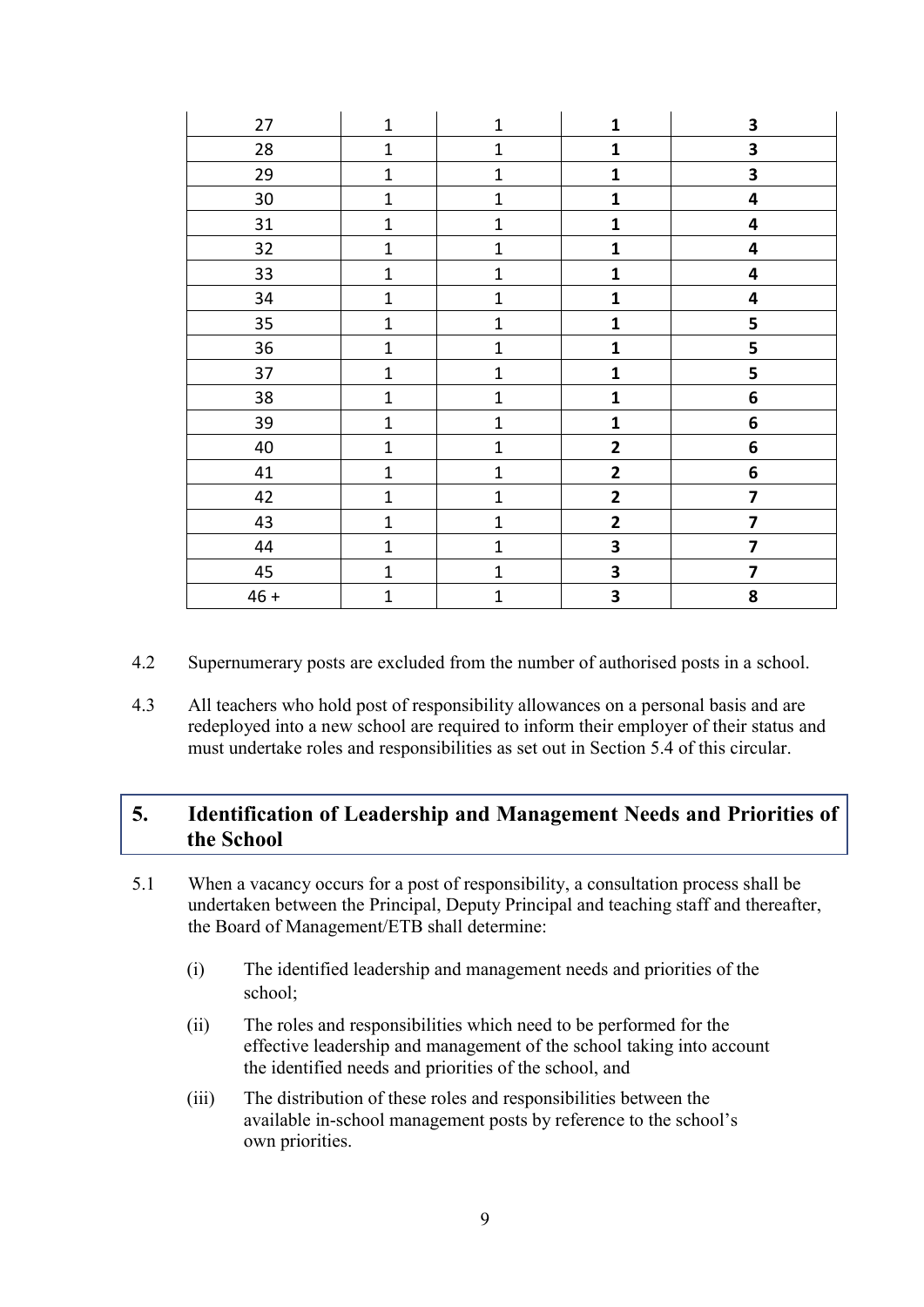- 5.2 When identifying the leadership and management needs and priorities, Boards of Management/ETBs shall firstly have regard to legal obligations and may have regard to:
	- $\bullet$  the school plan;
	- the school's Mission Statement and its aims and objectives;
	- $\bullet$  the pupil and curricular profile of the school;
	- requirements of the Department of Education and Skills (and the ETB in the case of a community national school) and its agencies;
	- and may take cognisance of the responsibilities being carried out by current post holders and responsibilities being undertaken by members of staff who do not hold posts of responsibility.
- 5.3 The determination of the leadership and management needs and priorities of the school should, in so far as is possible, be achieved by consensus between the Board of Management/ETB and the staff. However, if, following consultation, consensus is not possible, final decisions in the matter rest with the Board of Management/ETB.
- 5.4 All teachers, including Privileged Assistants, who hold post of responsibility allowances on a personal basis must undertake post of responsibility roles and responsibilities at AP II level. Please also refer to Section 19 for implications of personal basis allowance holders on the filling of posts of responsibilities.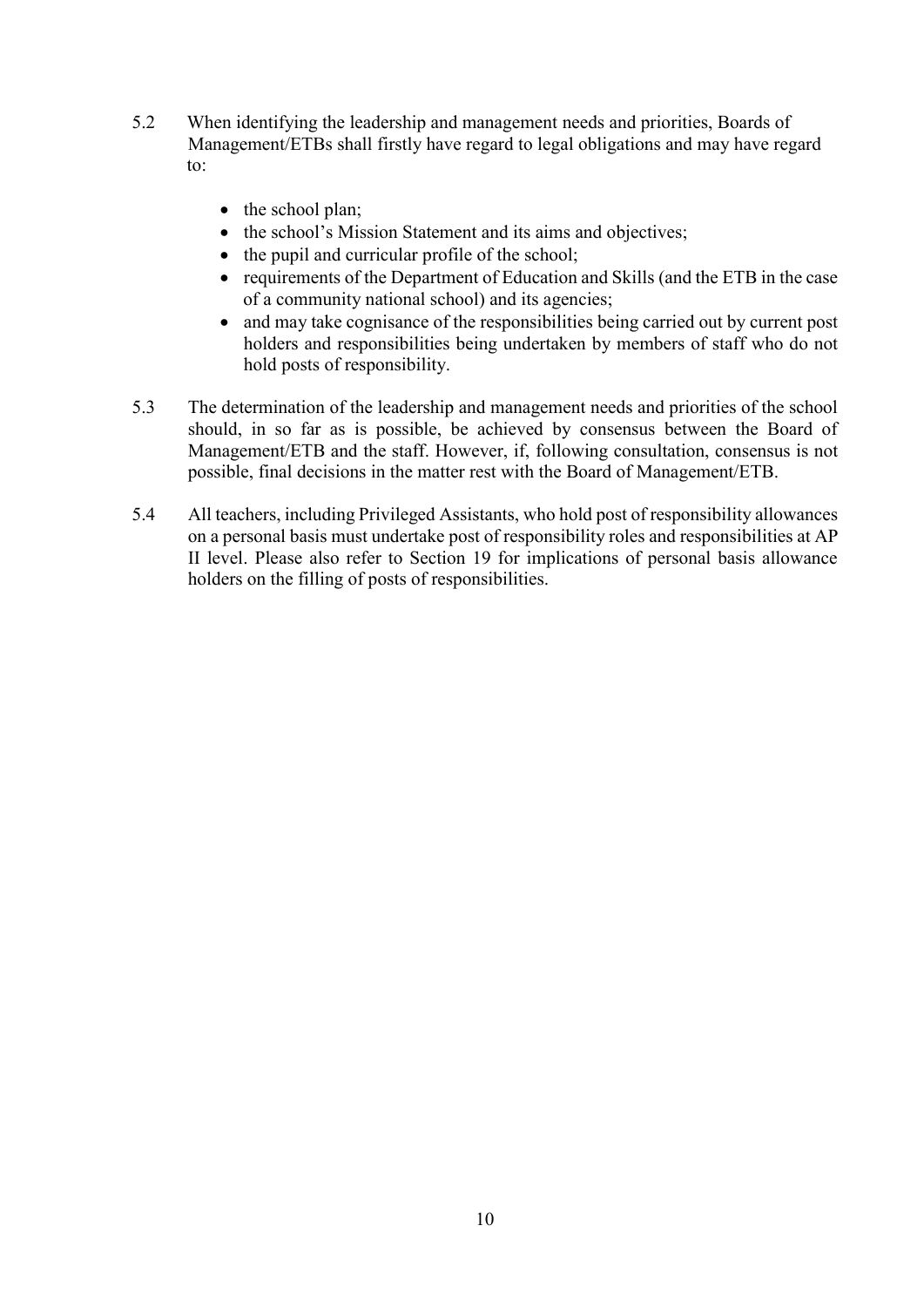## <span id="page-10-0"></span>**6. Appointments to Deputy Principal Posts by Open Competition**

6.1 With effect from September 2017, and on a phased basis, Deputy Principal posts will be filled through open competition (see *Table 6.1.1*) where a vacancy exists and will be in accordance with appointment procedures set out for Principal posts under Appendix E of the Governance Manual for Primary Schools 2015-2019, or any revised version thereof. Therefore, eligibility criteria for appointment as Deputy Principal and all procedures relating to interviews will be the same for Deputy Principal as for Principal appointments. However, it should be noted that it is the Principal Teacher, Chairperson of the Board of Management/ETB and an Independent Assessor that shall constitute the Interview Board for appointments to the post of Deputy Principal through open competition.

*Table 6.1.1*

| <b>Open Competition for Deputy Principal</b> |                                 |  |
|----------------------------------------------|---------------------------------|--|
| School Year                                  | No of Mainstream Class Teachers |  |
| 2017/2018                                    | 24 or more                      |  |
| 2018/2019                                    | 18 or more                      |  |
| 2019/2020                                    | 14 or more                      |  |
| 2020/2021                                    | 10 or more                      |  |
| 2021/2022                                    | 6 or more                       |  |
| 2022/2023                                    | <b>All Primary Schools</b>      |  |

- 6.2 There is no appeal mechanism available for Deputy Principal posts that are filled through open competition.
- 6.3 Deputy Principal posts in schools which are smaller than those specified in *Table 6.1.1* are to be filled through internal competition as outlined in Sections 7 to 10 of this circular*.*
- 6.4 Where there is no applicant for a Deputy Principal teaching vacancy in schools where internal competition normally applies per *Table 6.1.1*, then the school may proceed to fill the post through open competition.
- 6.5 Deputy Principals appointed by open competition which could include an internal candidate under the terms of this circular will be ranked second in seniority next to the Principal irrespective of length of service in the school. Seniority of existing Deputy Principals and those appointed through internal competition remain in accordance with Circular 0015/2016.
- 6.6 A Deputy Principal appointed by open competition under the terms of this circular may only step down from the position of Deputy Principal where there is a teaching vacancy in the school and where the Principal teacher does not wish to exercise their right to step down. The resulting Deputy Principal vacancy shall be filled in accordance with the provisions of this circular. Where a Deputy Principal teacher relinquishes the post of Deputy Principal and takes up the available permanent vacancy in the school s/he becomes the most junior teacher in the school. Previous service given in the school does not count for seniority purposes in this case.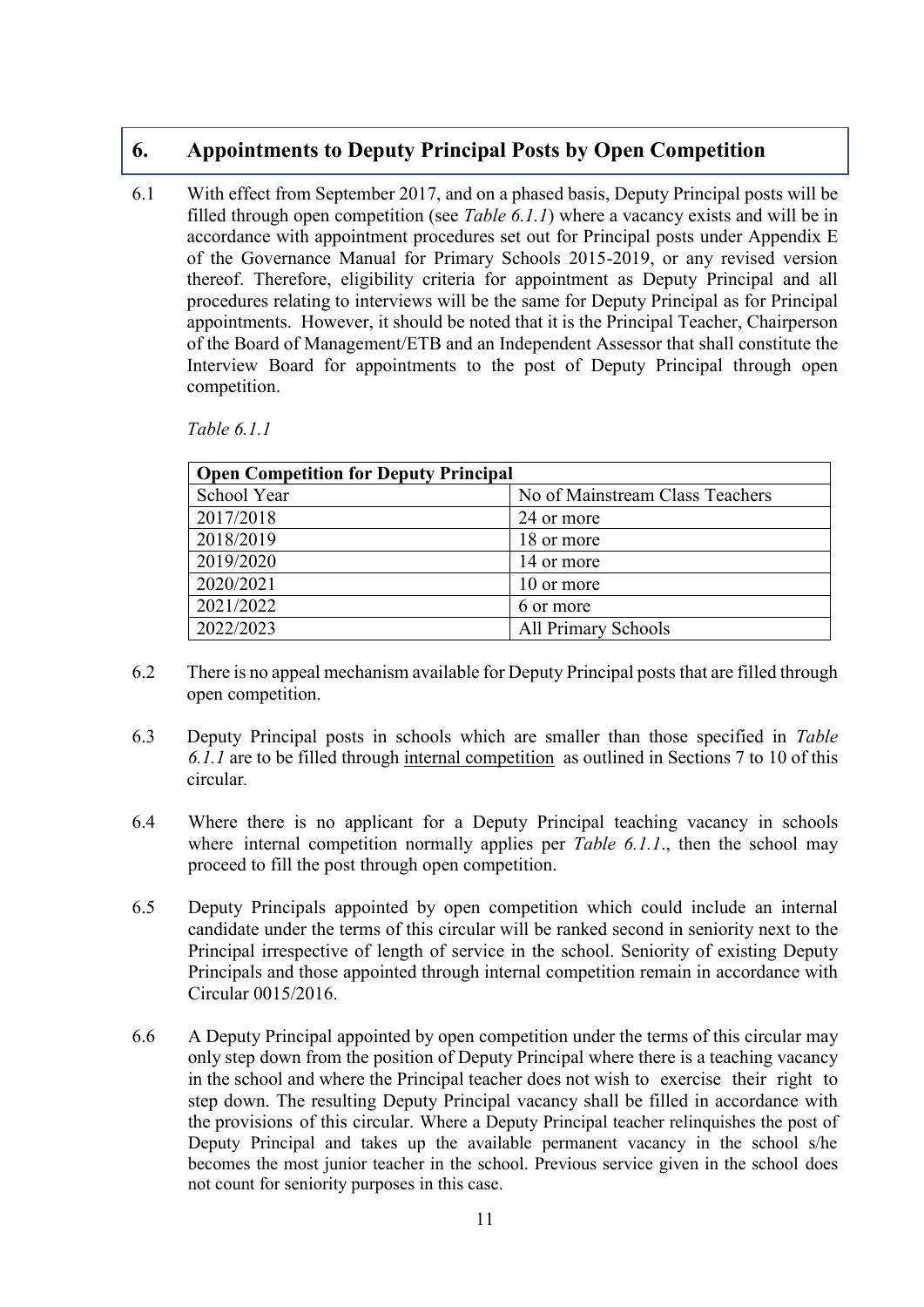# <span id="page-11-0"></span>**7. Internal Competition - Eligibility for Assistant Principal I & II Posts and Deputy Principal**

7.1 All permanent and temporary teachers serving in a recognised primary school are eligible to apply for Assistant Principal posts and the post of Deputy Principal (internal competition). However, a qualified temporary teacher may only be appointed to a post of responsibility in a temporary/acting capacity for the duration of his/her contract, or until the post ceases to be warranted in the school, whichever is the earlier, except where the fixed term teaching contract is followed immediately by a Permanent/CID or further fixed term teaching contract in the school.

## 7.2 **Teachers on Approved Leave:**

Teachers who are on approved leave, such as sick leave, maternity leave, parental leave or career break are eligible to apply for a post of responsibility. A copy of the notice of the vacant post of responsibility should be sent by registered post to such teachers at their contact addresses. It is a matter for teachers on leave to ensure that the Board of Management/ETB has an up-to-date and current contact address.

## 7.3 **Special Education Posts:**

Special education posts are allocated to a school to cater specifically for pupils with special needs. These posts are generally ex-quota and consequently are not usually determined by reference to the enrolment of the school. They include the following:

- Special Education Teacher posts,
- Home-school co-ordinator posts,
- Support teacher posts,
- Special class teachers, e.g. posts sanctioned specifically for pupils with special needs,
- Early start posts,
- Alleviation Posts
- Language Support Teachers
- 7.4 The following applies to **Deputy Principal** posts and special education posts:

#### (i) **Shared basis:**

A teacher working in a shared special education post is eligible to be appointed to the post of **Deputy Principal**, but he/she will be required to relinquish the Deputy Principalship temporarily, while working in the shared teaching position. Where a Deputy Principal relinquishes his/her post temporarily, an Acting Deputy Principal may be appointed in accordance with the terms of Section 14 of this circular.

#### (ii) **Non-shared basis**:

A teacher working in a special education teaching post, on a **non-shared basis**, is eligible to apply and be appointed to the post of **Deputy Principal.**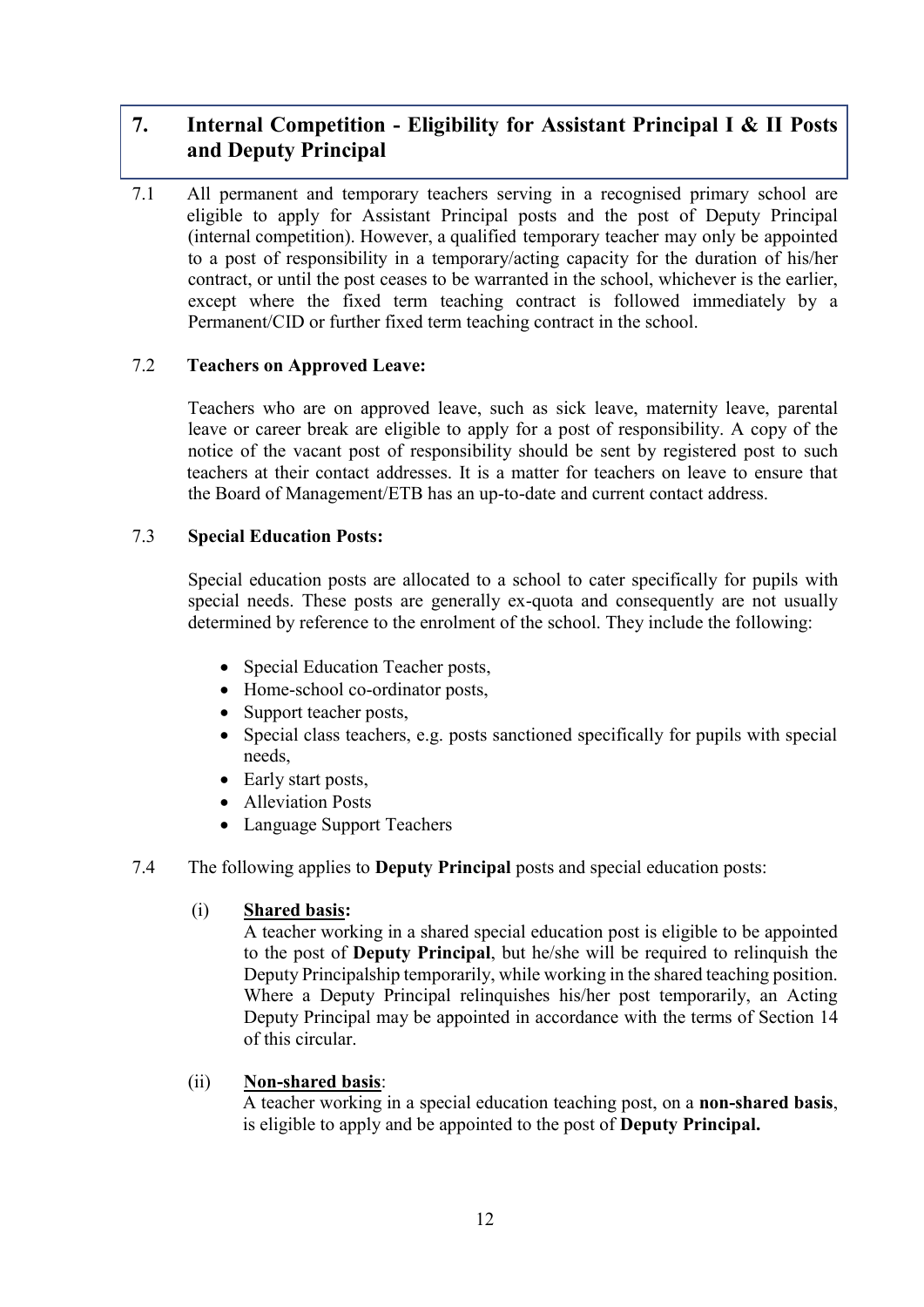In allocating **non shared** special education posts, Boards of Management/ETBs are reminded that a Deputy Principal may be required to act for a Principal thus possibly lessening tuition time with special needs pupils. Accordingly, the Department strongly advises a Board of Management/ETB to take account of this fact when assigning teachers to special education posts. The appointment of a Deputy Principal to a special education post, which consequently erodes tuition time, may result in the Department insisting on the re-allocation of a special education post.

### (iii) **Deputy Principal and Home School Liaison Co-ordinator Role**

A Deputy Principal cannot act as a Home School Liaison Co-Ordinator whether the post is shared or not. However, s/he may temporarily relinquish his/her post of responsibility allowance and an acting post holder may be appointed in accordance with Section 14.

7.5 The following applies to **Assistant Principal** posts and special education posts:

### (i) **Shared basis:**

A teacher working in a special education post on a **shared basis** is eligible to apply and be appointed to an Assistant Principal post (AP I or AP II), subject to the Board of Management/ ETB being satisfied, that the role of the post will be fully discharged.

### (ii) **Non-shared basis:**

A teacher working in a special education post, on a **non-shared basis**, is eligible to apply and be appointed to Assistant Principal post (AP I or AP II).

#### (iii) **Assistant Principal I and Assistant Principal II posts**

An Assistant Principal post holder may be assigned any category of a special education post whether shared or otherwise. However, before making such appointments, a Board of Management/ETB must be satisfied that, in addition to undertaking the special education post, the post of responsibility role can be competently and efficiently discharged.

#### (iv) **Relinquishing the Post of Responsibility Allowance**

Where a Board of Management/ETB decides that it is not possible for a teacher working in a shared special education post to perform the full role of Assistant Principal I or Assistant Principal II, an acting Assistant Principal I or Acting Assistant Principal II may be appointed. The allowance shall be restored to the actual post holder on resumption of the fulltime role. The acting post holder will not establish personal title to the allowance and will relinquish same when the teacher working in a shared special education post resumes the full time role.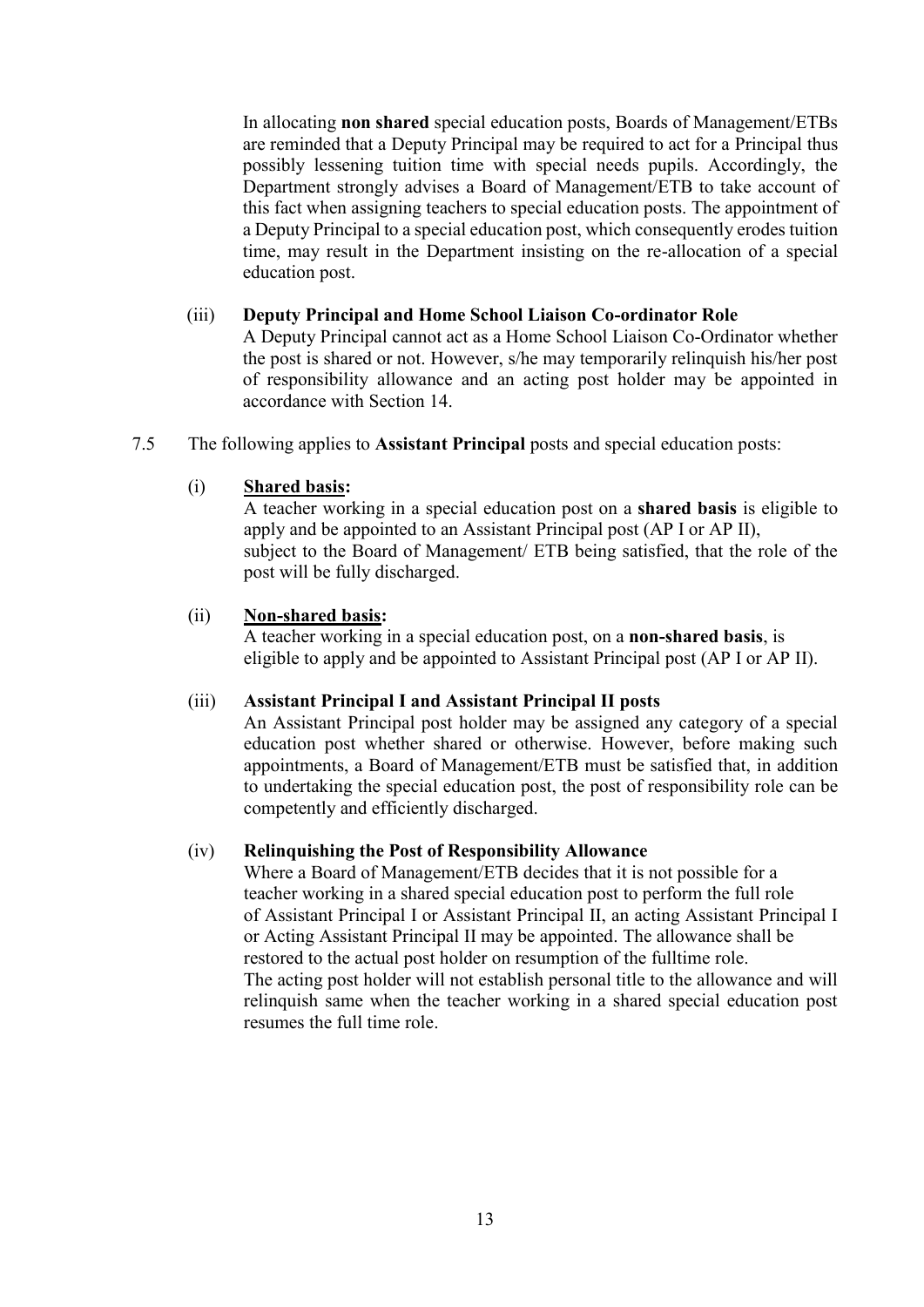## <span id="page-13-0"></span>**8. Advertising**

- 8.1 Following completion of the consultation process outlined at Section 5 above, notice of any vacant leadership and management post shall be posted in a prominent position within the school so that all teaching staff may have access to it. In addition, notice should be sent to teachers on leave to their designated contact address or email address.
- 8.2 The notice should specify the level of the post (AP I, AP II or Deputy Principal). The notice should state that the appointee would become part of the leadership and management team in the school. It should outline the roles and responsibilities of the post based on the leadership and management needs and priorities of the school as identified by the Board of Management/ETB and that these roles and responsibilities are subject to change.
- 8.3 The notice should remain on the notice board in the school for five school days.
- 8.4 The notice should specify the closing date for receipt of applications, which should not be earlier than ten school days from the last date of the posting of the notice.
- 8.5 Teachers who wish to apply for the vacant leadership and management post should do so in writing to the Board of Management/ETB within the time limit specified on the notice.

#### *Note:*

- (a) Please note that the period of five school days referred to in 8.3 above, includes the day on which the notice of the proposed appointment is first published.
- (b) Please note that the period of ten school days referred to in 8.4 above, includes the last day of the posting of the notice.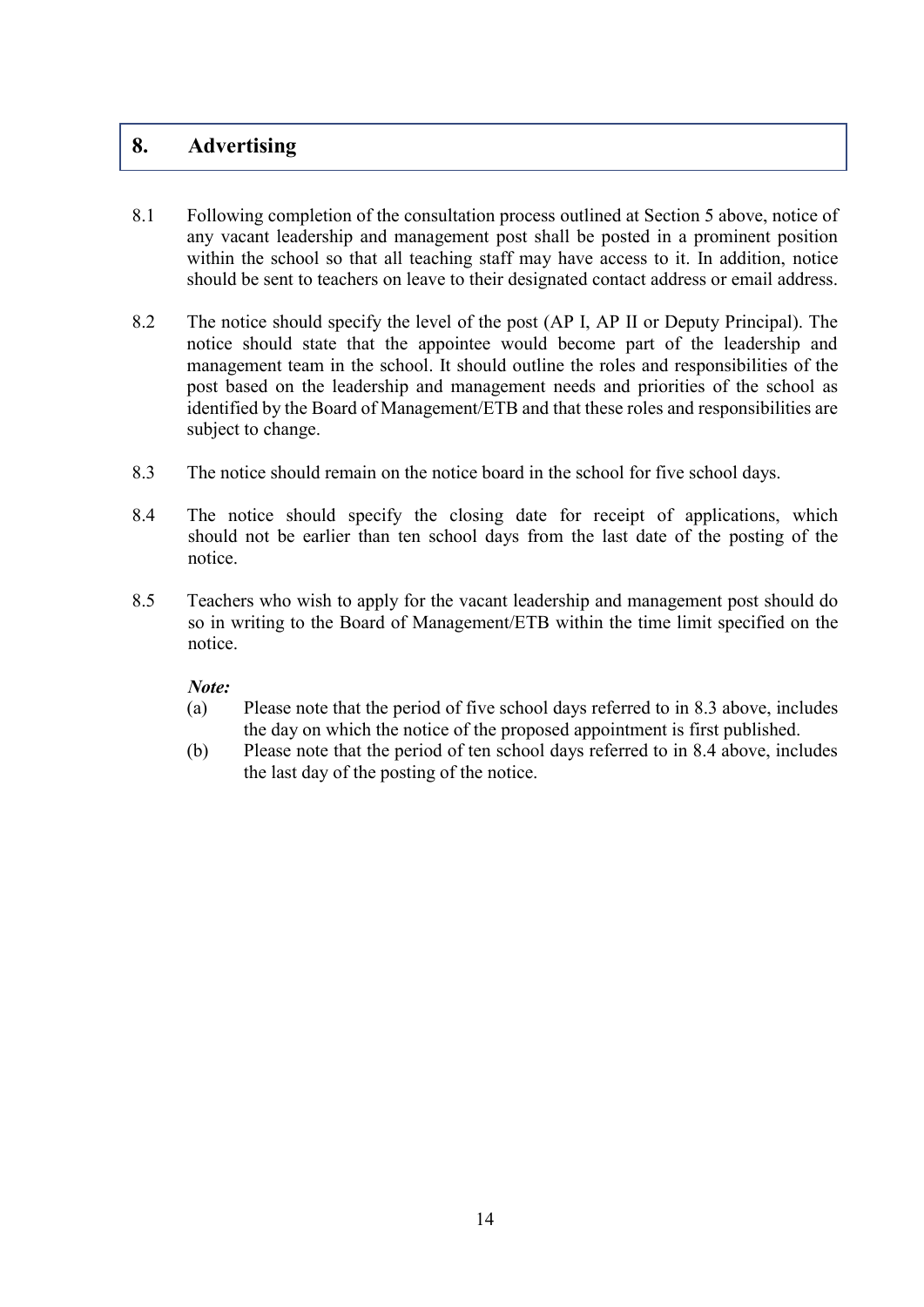## <span id="page-14-0"></span>**9. Interview**

## 9.1 **Composition of Interview Board:**

The Principal Teacher, Chairperson of the Board of Management and an Independent Assessor shall constitute the Interview Board. (In the event of a second Interview Board being constituted following an appeal, the Interview Board shall include a second Independent Assessor) - the Appeals Procedure section refers. At least one of the members of the Interview Board shall be a woman and at least one shall be a man.

- 9.2 The Independent Assessor shall be appointed by the Board of Management and shall be selected from a list of names drawn up specifically for this purpose between the school's Patron/CE and the INTO. These lists are available from INTO District Representatives and representatives of the Patron/CE. (For example, in the case of Catholic schools, the lists are available from the local Diocesan Secretary).
- 9.3 The Interview Board shall meet within a reasonable period after the closing date for the receipt of applications. The Interview Board shall consider the applications and shall interview all applicants for the post, even in circumstances where there is only one applicant.
- 9.4 Interviews should be held within a reasonable period after the closing date for the receipt of applications. Candidates should be given reasonable notice of the date and time of the interview.
- 9.5 Disclosure of interest/integrity of Interview Board proceedings:
	- (i) The Board of Management shall inform the Chairperson of the Interview Board that it is the responsibility of the Interview Board to address disclosures of interest/integrity in accordance with the procedures set out in this circular.
	- (ii) A member of the Interview Board who has a relationship with a person who is an applicant for appointment shall immediately disclose to the Interview Board the fact of the relationship and the nature thereof. A professional relationship in itself does not necessarily mean there is a conflict of interest e.g. having taught or worked together in the past. In this context Interview Board members are required to make a disclosure not only in the case of a family relationship but in respect of any relationship which could be regarded as prejudicial to ensuring absolute impartiality in the interview process.
	- (iii) Following this disclosure, the Interview Board shall determine whether that member shall take any further part in any deliberation or decision concerning the appointment through to ratification at Board of Management level. Where the Interview Board finds that there is a concern regarding an Interview Board member, the Chairperson of the Board of Management should contact the Patron directly. The Patron/CE shall nominate another member in his/her place following consultation with the Chairperson of the Board of Management.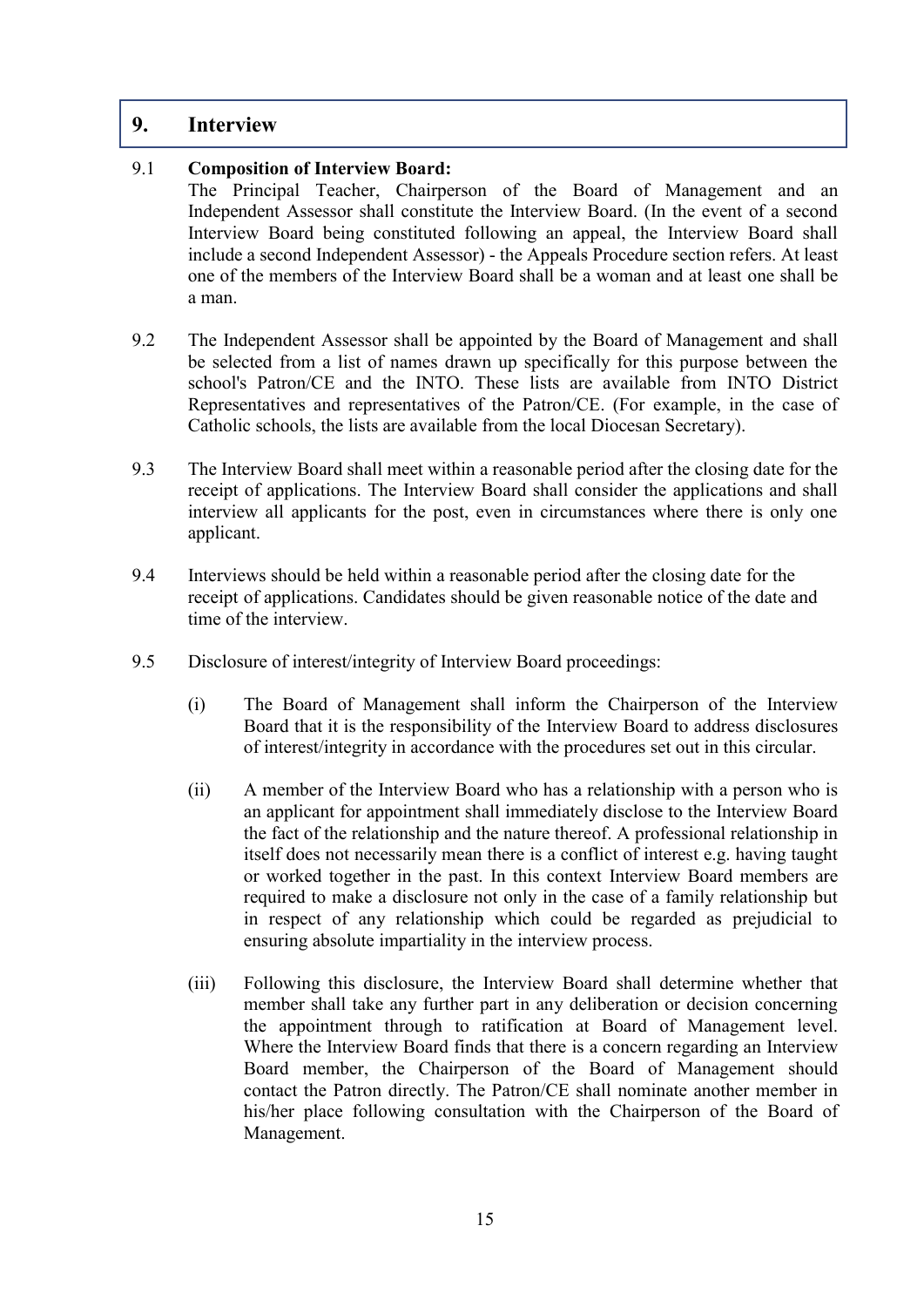- (iv) Any such disclosure, the nature of same and the decision shall be recorded and included in the written report of the Chairperson of the Interview Board to the Board of Management on completion of the process.
- (v) Failure to disclose any relationship may invalidate the process.
- (vi) Questions posed by members of the Interview Boards should relate to the requirements of the advertised post and be based on the criteria outlined below. Interview Boards must ensure that questions asked at interview do not lead to discrimination on the grounds set out in Section 6 (2) of the Employment Equality Acts, 1998-2015 i.e. gender, civil status, family status, sexual orientation, religion, age, disability, race and member of the Travelling Community.

# <span id="page-15-0"></span>**10. Marking Scheme**

10.1 The selection of the successful candidate shall be based on four competencies which are aligned to the Quality Framework for Leadership and Management (see Section 2 of this circular). The competencies are applicable to all Assistant Principal posts and to Deputy Principal posts which are being filled through internal competition (all are of equal weight) – see *Table 10.1.1.* The value of a teacher's experience and how that contributes to their capacity to meet the requirements of the post will be reflected in the application of the criteria.

*Table 10.1.1.*

|                                                                                                                    | Assistant Principal I & II and Deputy Principal (Internal<br>competition only) |          |
|--------------------------------------------------------------------------------------------------------------------|--------------------------------------------------------------------------------|----------|
| Demonstrated capacity (with relevant examples of professional, educational and life<br>experience) in relation to: |                                                                                |          |
| $\mathbf{i}$ .                                                                                                     | Leading Learning and Teaching                                                  | 25 marks |
| ii.                                                                                                                | Managing the organisation                                                      | 25 marks |
| iii.                                                                                                               | Leading school development                                                     | 25 marks |
| 1V.                                                                                                                | Developing leadership capacity                                                 | 25 marks |

10.2 All records relating to the successful applicant should be retained by the school for the duration of employment plus 7 years.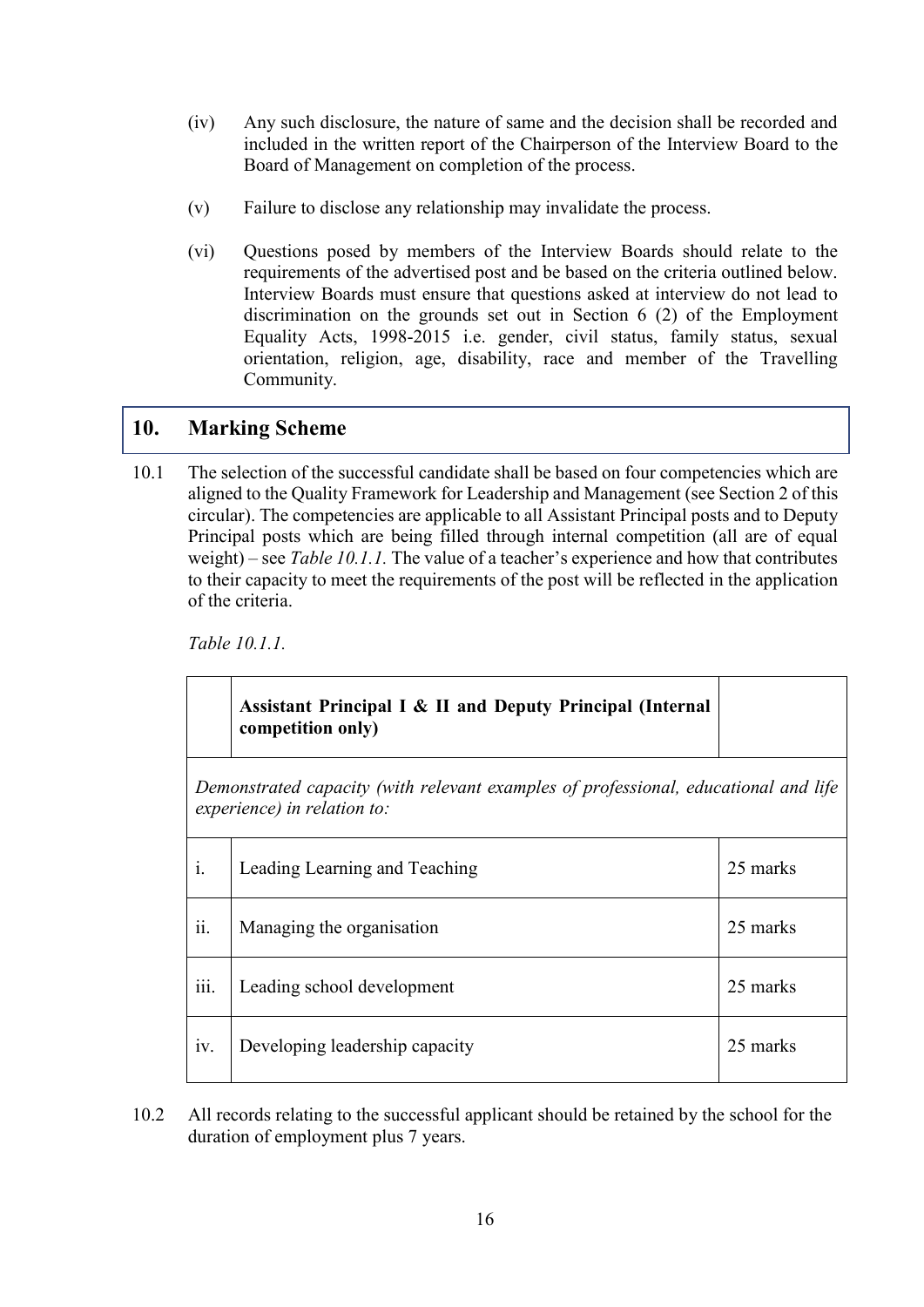10.3 Documentation should be kept for a period of 18 months for unsuccessful applicant(s), including applicants not shortlisted for interview, in accordance with Data Protection procedures.

# <span id="page-16-0"></span>**11. Appointment of Successful Candidate**

- 11.1 Following the completion of the interview process, the Interview Board Chairperson shall submit a written report to the Board of Management setting out:
	- (i) That the selection procedures have been complied with.
	- (ii) If there has been a disclosure of interest/integrity to the Interview Board and the outcome of such disclosure.
	- (iii) The name of the highest ranked applicant whom it considers most suitable for appointment, and
	- (iv) Confirmation of the receipt of suitable references for the highest ranked applicant nominated for appointment.
- 11.2 The Board of Management/CE shall appoint the candidate nominated by the Interview Board, subject to the outcome of an appeal, if any.
- 11.3 The Board of Management/ETB's proposal to offer a post to a particular teacher shall be posted within the school in the following terms: -

*"The Board of Management/ETB of (name of school)..... proposes to offer the post of....... (specify post) to...... (name of teacher), provided that an appeal in writing by an unsuccessful candidate against the proposal has not been lodged with the Chairperson of the Board of Management/ETB within ten school days \* of the publication of this notice."*

*(Date of publication and signature of Chairperson to be included with notice.)*

Teachers on approved leave, who presented themselves for interview, should also be sent a copy of this notice by registered post. Teachers on approved leave who wish to appeal the Board of Management/ETB's decision must do so within 10 school days of receipt of the letter.

**\***Please note that the period of ten school days includes the day on which the notice of the proposed appointment is published.

11.4 The Board of Management/ETB will confirm the appointment to the teacher, subject to compliance with the provisions of this circular. The letter of offer should also state that the role is subject to regular review and that the responsibilities of the role may require the teacher to participate in the leadership role outside of the standard school day. Before taking up an appointment, the post holder will enter into a contract to undertake the role of the post to which he/she is being appointed. The contract may be evidenced in any of the following three formats: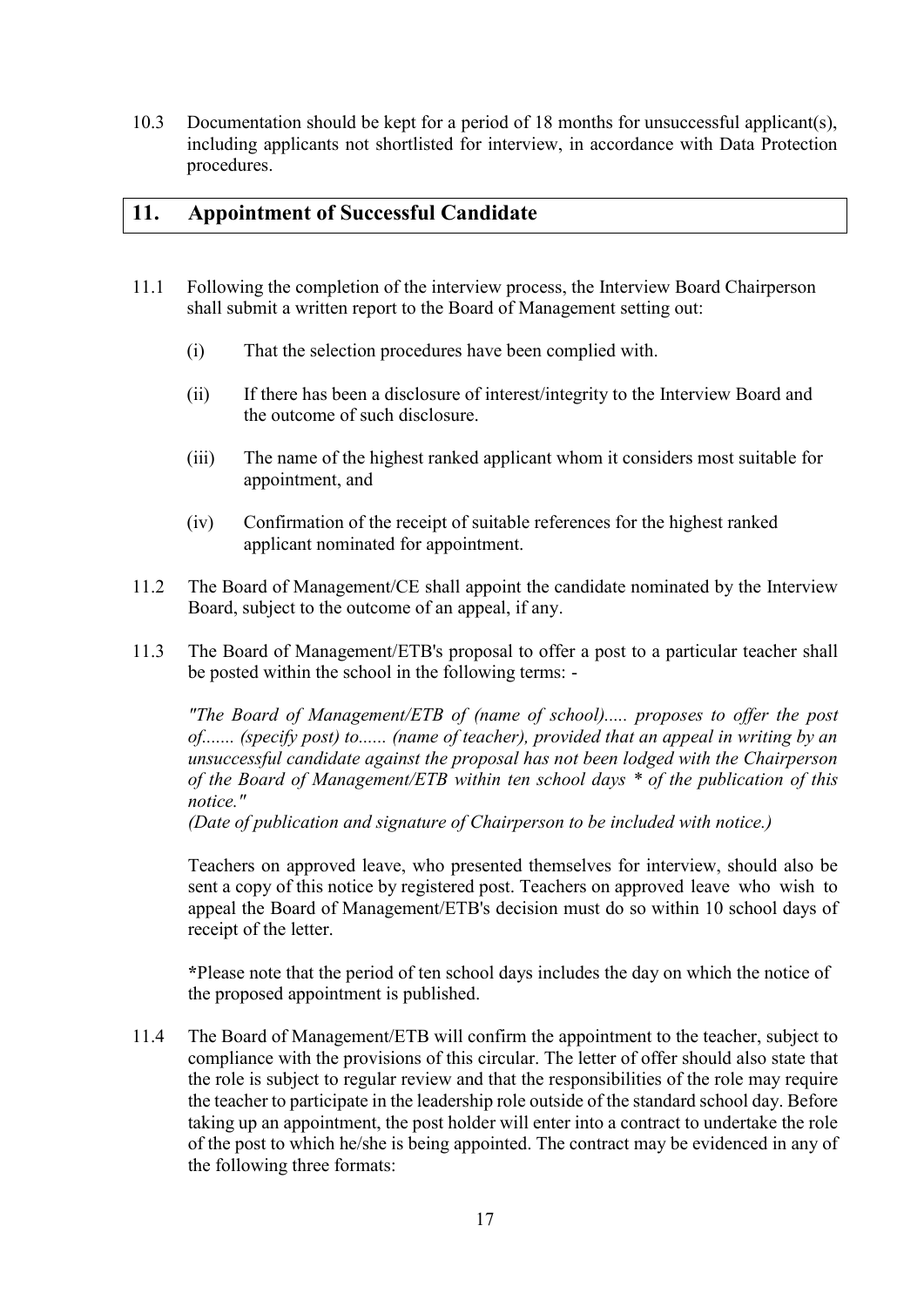- (i) a written agreement including the roles and responsibilities drawn up between the Board of Management/ETB and the teacher in question and signed by both the teacher and the Chairperson of the Board;
	- *or*
- (ii) a letter from the teacher in question addressed to the Chairperson of the Board of Management/ETB indicating her/his willingness to accept the post together with the roles and responsibilities attaching to the post; *or*
- (iii) a letter from the Chairperson of the Board of Management/ETB to the teacher in question confirming the nature of the agreement reached with the teacher and outlining the roles and responsibilities attaching to the post.

The above to include an acknowledgement by the teacher that s/he is aware that:

- the role/responsibilities of the POR is subject to review and may change according to the needs and priorities of the school;
- fulfilling the roles/responsibilities may require him/her to participate outside of the standard school day.
- 11.5 The following is to be included in the contract:-
	- In consideration of the teacher undertaking the roles and responsibilities assigned, the School shall authorise the Department of Education and Skills/ETB to pay the appropriate allowance for the category of post from the schedule of salaries and allowances for teachers at the rate agreed from time to time in the Teachers' Conciliation and Arbitration Scheme or such other Scheme as may replace same or be otherwise agreed from time to time, in addition to the teacher's salary scale.
	- In the event of the teacher having a dispute with the Principal in relation to any aspect of the roles and responsibilities attached to the post and, if the matter cannot be resolved through discussions between the Principal and the teacher, the teacher may raise the issue to the Board of Management/ETB.

It is not necessary to submit a copy of the relevant contract to the Department but the Board of Management/ETB and the teacher should retain a copy.

11.6 Once appointments have been made, a Board of Management/ETB should notify the Department of same using form POR 1 Amend in order that the teacher can receive the post of responsibility allowance. This form is available on request from the Primary Payroll Section of the Department in Athlone or on the Department of Education and Skills website at [www.education.ie](http://www.education.ie/)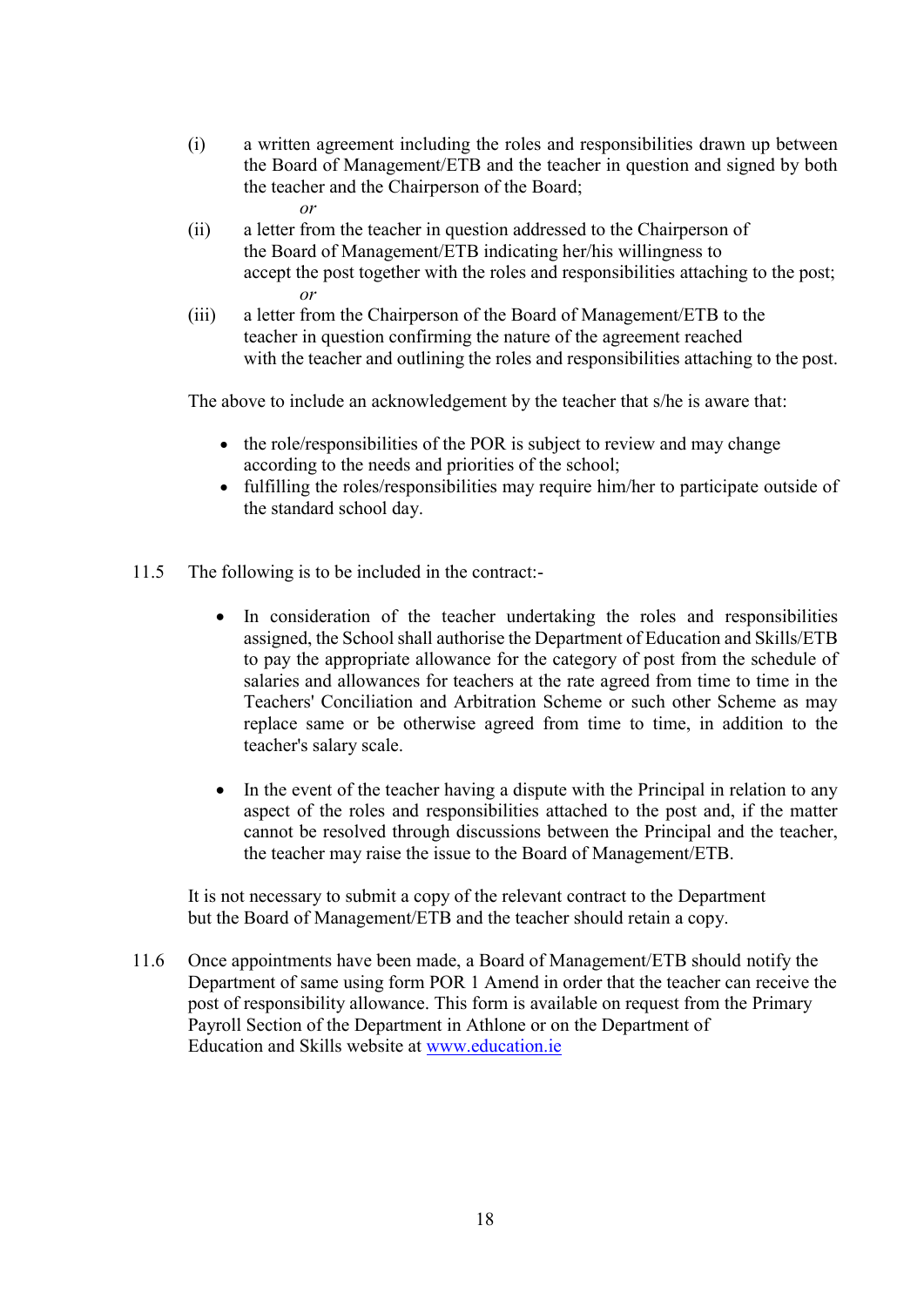# <span id="page-18-0"></span>**12. Assignment of Roles and Responsibilities to Assistant Principal Posts**

- 12.1 Assignment/re-assignment of roles and responsibilities to Assistant Principals may be delegated by the Board of Management/ETB to the Principal, following discussion at Board of Management level. The Principal will have regard to the identified needs and priorities of the school and may following consultation with a post holder reassign that post holder to alternative roles and responsibilities appropriate to the respective level of the post (AP I and AP II).
- 12.2 The roles and responsibilities attached to the posts of Assistant Principal I and Assistant Principal II respectively should be commensurate with the level of post.
- 12.3 The roles and responsibilities of each post holder will be set out in a Statement of Roles and Responsibilities. See Appendix 1 for template statement.
- 12.4 In line with best practice there should be a meeting between the Principal or Deputy Principal and the post holder, at which objectives should be outlined. Objectives may be linked to school self-evaluation and strategies used in school self-evaluation may be applicable.
- 12.5 The assignment of roles and responsibilities is to be reviewed at regular intervals, but at a minimum of every two years. It is critical that the assigned roles and responsibilities continue to be relevant to the school's needs and priorities. Cognisance should also be taken of the importance of affording post holders the opportunity to build on and develop their leadership skills and capacities by assigning them to different leadership roles in the school where possible. This is seen as an important element of their own professional development.

## <span id="page-18-1"></span>**13. Reporting and Review**

13.1 All post holders with leadership responsibilities are accountable to the Board of Management for the fulfilment of their roles and responsibilities and how their work contributes to the pedagogic and organisational advancement of the school.

## 13.2 **Annual Report**

Each post holder including the Deputy Principal will submit an annual report to the Principal/Deputy Principal as appropriate with reference to the objectives set for the post holder in relation to his/her assignment/re-assignment to specific roles and responsibilities. This report will inform a discussion with the Principal/Deputy Principal. These reports will form part of the Principal's annual report on leadership and management in the school to the Board of Management/ETB.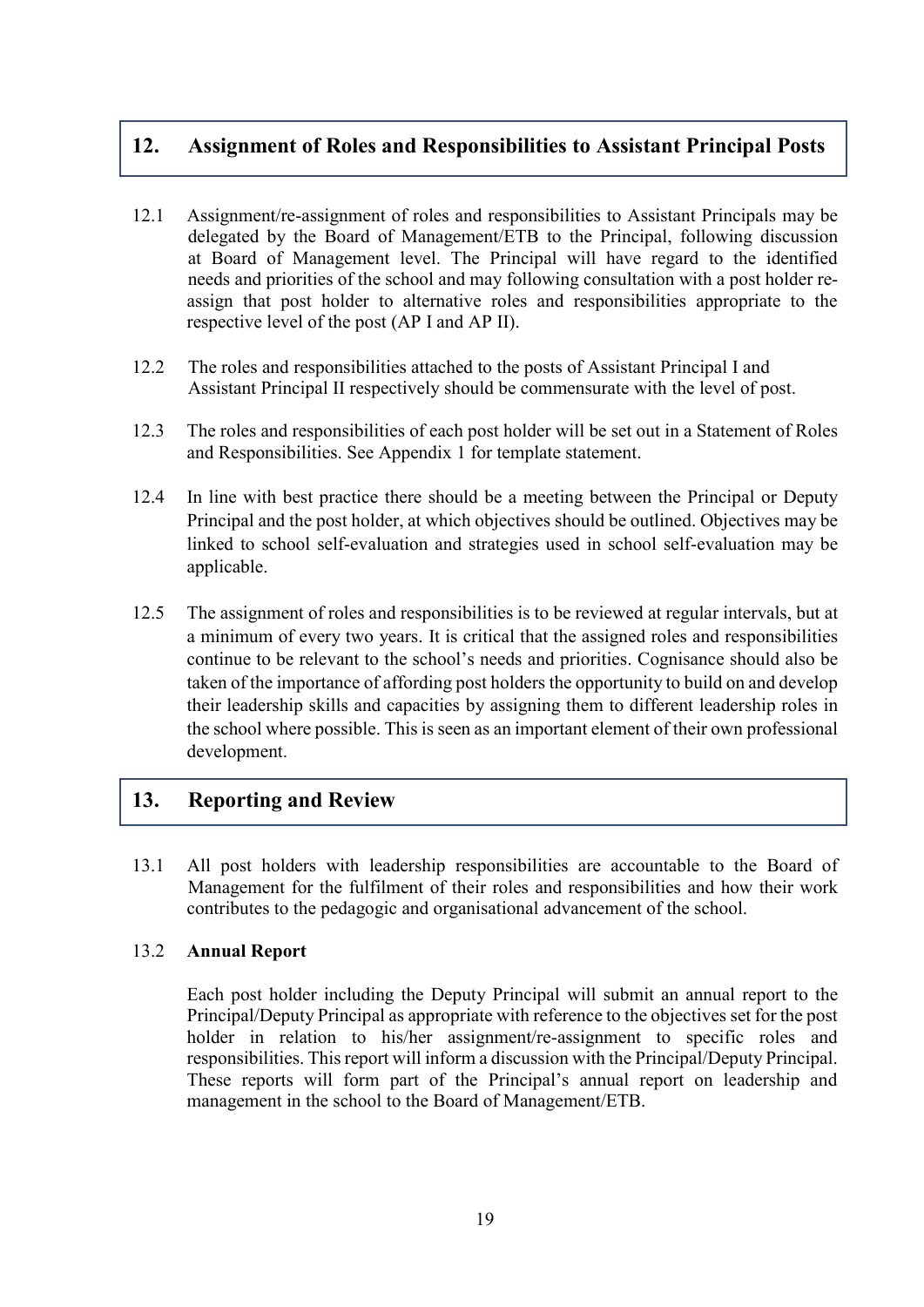## 13.3 **Review (at Appendix 2)**

At regular intervals, but at a minimum of every two years, a post holder is required to undertake a review with the Principal/Deputy Principal. The review will include:

- (i) review of the role in the context of the changing needs of the school;
- (ii) review of professional development of the post holder;
- (iii) review of progress in the agreed areas of responsibility.
- 13.4 As the needs of the school continuously evolve, this review may result in re-assignment of the post holder's role and responsibilities within the leadership and management team.

## <span id="page-19-0"></span>**14. Acting Post Holders**

### 14**.**1 **Acting Posts for Deputy Principal and Acting Principal**

In the case of acting-up to Principal or Deputy Principal, in line with current arrangements, payment of the allowance may be sanctioned where the acting-up period lasts for a minimum consecutive period of one month.

### 14.2 **Acting Posts for Assistant Principals**

An acting post holder is appointed to the post of Assistant Principal I and Assistant Principal II:

- when the permanent post holder is absent on approved leave of absence or an inter-school job sharing arrangement for a minimum 84 consecutive days, provided the post of responsibility is still warranted.
- where a special education post holder temporarily relinquishes his/her post of responsibility allowance, provided the post of responsibility is still warranted.

The Department shall pay an acting allowance when an acting arrangement has been in place for at least 84 days subject to sanction as set out in Section 15 below.

Payment will be made retrospectively after the role has been carried out for 84 days and fortnightly thereafter in the case of all acting-up posts.

#### 14.3 **Determining that an Acting Post is warranted**

Before appointing a teacher to an acting post of responsibility, other than to a Principal's post, a Board of Management/ETB must ensure that the acting appointment is warranted.

An acting post is warranted when the terms of Sections 4 and 19 of this circular have been fully satisfied. If necessary, a Board is required to seek clarification in this matter from the Allocations Section of the Department before proceeding with an acting appointment.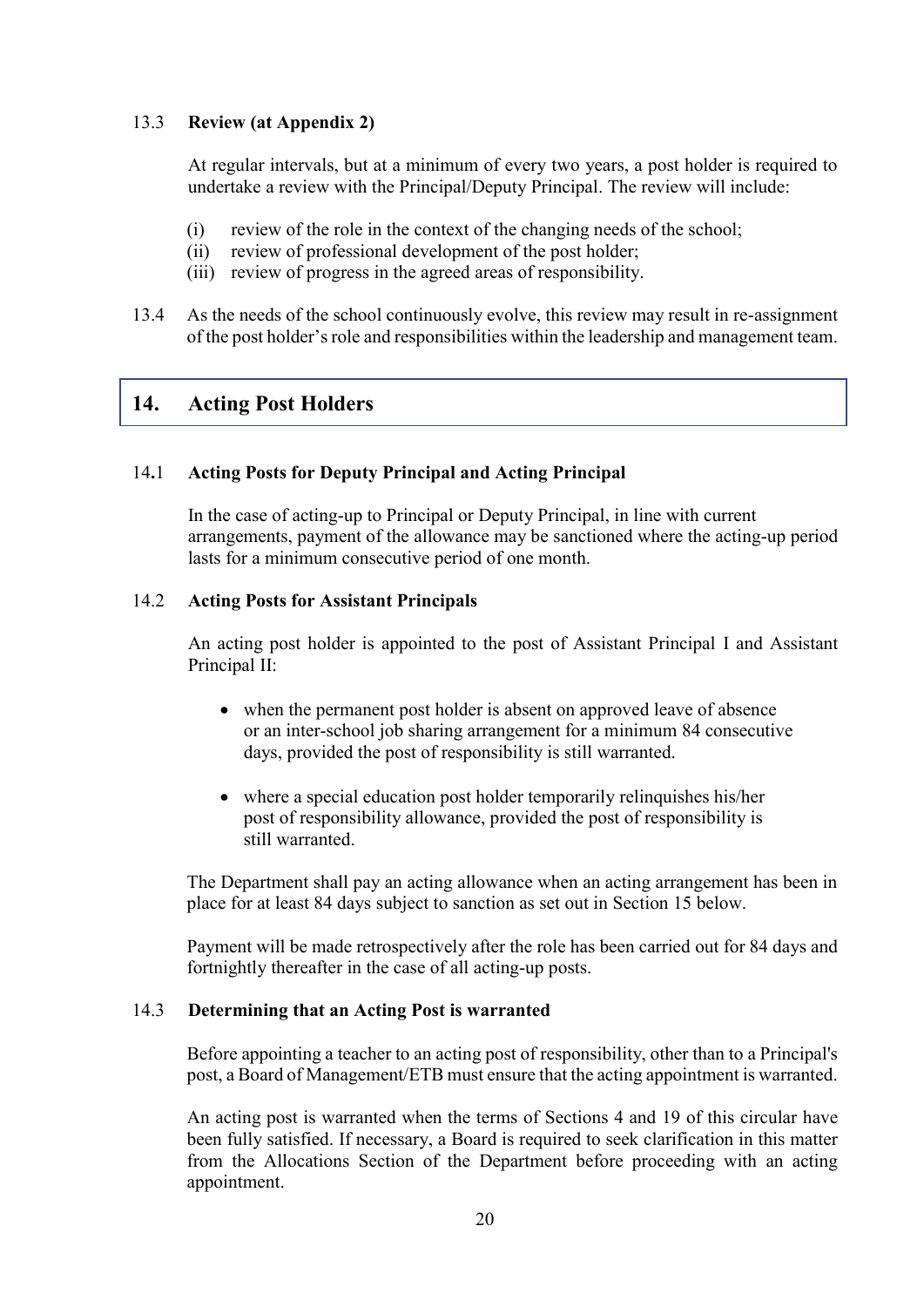#### 14.4 **Role of an Acting Post Holder**

A teacher appointed to an acting post shall be required to undertake the role and responsibilities appropriate to the post.

#### 14.5 **Acting appointments – Short Term / Long Term**

It is necessary to distinguish between acting appointments which are short term in duration from those which are long term in duration.

#### 14.6 **Short Term Acting Appointments**

Short term acting appointments apply for absences of less than one school year i.e. start during the school year and do not extend beyond the end of the school year. Short term acting appointments are required to be filled by the promotion of the next most senior suitable post holder in the school as described in (i) to (iv) below (e.g. *Where there is more than one post holder of the same grade on the staff, the acting position should be filled by the post holder with the longest service in the promoted post in question)*.

In the event that there is/are no other post holder(s) on the staff of a school, an acting post should be filled by promoting the most senior suitable teacher.

#### (i) *Acting Principal*

In schools with 3 or more teachers, a Deputy Principal should be promoted to fill an acting Principal's post in the absence of the Principal teacher owing to illness or other cause. Should the Deputy Principal refuse to take the Acting Principal's post his/her Deputy Principal's allowance shall cease to be paid for the duration of the acting post. In two teacher schools the mainstream class teacher must undertake the role of the Principal teacher during any period that s/he is absent from the school. In the event that the mainstream class teacher is not prepared to undertake the role of the Principal teacher his/her allowance shall be withdrawn. In one teacher schools the replacement teacher will be paid an acting allowance subject to the provisions of this circular.

#### (ii) *Acting Deputy Principal*

The most senior suitable Assistant Principal Ishould be promoted to fill an acting Deputy Principal's post. In schools without an Assistant Principal I, the most senior suitable Assistant Principal II may be appointed as acting Deputy Principal.

#### (iii) *Acting Assistant Principal I*

The most senior suitable Assistant Principal II should be promoted to fill an acting Assistant Principal I post.

#### (iv) *Acting Assistant Principal II*

A vacancy for acting Assistant Principal II should be filled by the promotion of the most senior suitable unpromoted teacher within the staff of a school.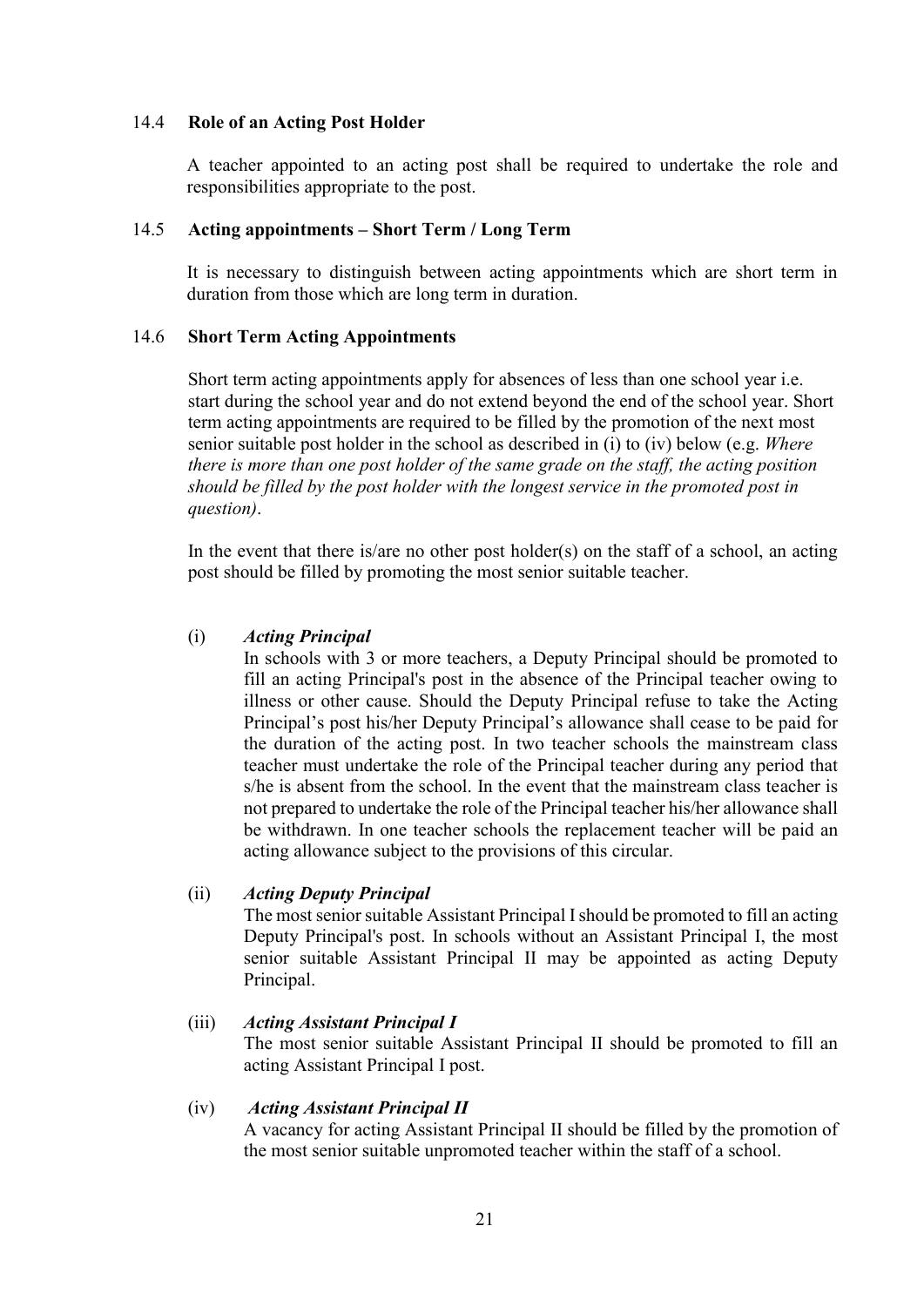## 14.7 **Long Term Acting Appointments**

Long term acting appointments extend for a minimum period of one school year. Long term acting appointments may be filled in either of two ways:

(i) Long term acting appointments for Principals, Deputy Principals and Assistant Principals may be filled as set out in 14.6 (i) to (iv) above.

The most junior/consequential acting vacancy arising, if any, must be filled by internal competition from within the staff of the school. The internal competition procedures are described in Sections 7 - 10 of this circular.

- (ii) As an alternative to the procedures for making acting appointments outlined in 14.6 (i) to (iv) above, a Board of Management/ETB may fill a long term acting post by internal competition from within the staff of a school in accordance with Subsection (iv) below.
- (iii) In the event that the procedures in 14.6 (i) and 14.6 (ii) above have been followed and no teacher is willing to undertake the role of the Principal, it is open to the Board of Management/ETB to advertise the post of Acting Principal through external open competition in accordance with Appendix E Governance Manual for Primary Schools or any updated version thereof. However, if no suitable applicant applies for the post, the Deputy Principal will be obliged to act for the Principal.
- (iv) The procedures to be followed when making acting appointments through internal competition are outlined in Sections 7 to 10 of this circular. These procedures are modified to the extent that the necessity to have an Independent Assessor on the Interview Board for acting appointments is removed.

## 14.8 **General Matters:**

Long term acting appointments which are warranted and are set to continue into a second school year or longer may continue uninterrupted or where necessary may be re-advertised within the school. Notification of continuation of appointment must be submitted to the Department.

# <span id="page-21-0"></span>**15. Payment of an Acting Post of Responsibility Allowance**

- 15.1 A teacher who carries out the role of acting Assistant Principal I or Assistant Principal II, for a minimum consecutive period of 84 days whilst the actual post holder is absent on approved paid or unpaid leave may be paid the appropriate allowance subject to the conditions at 15.3 to 15.5 below.
- 15.2 In the case of acting-up to Principal or Deputy Principal, in line with current arrangements, payment of the allowance may be sanctioned where the acting-up period lasts for a minimum consecutive period of one month.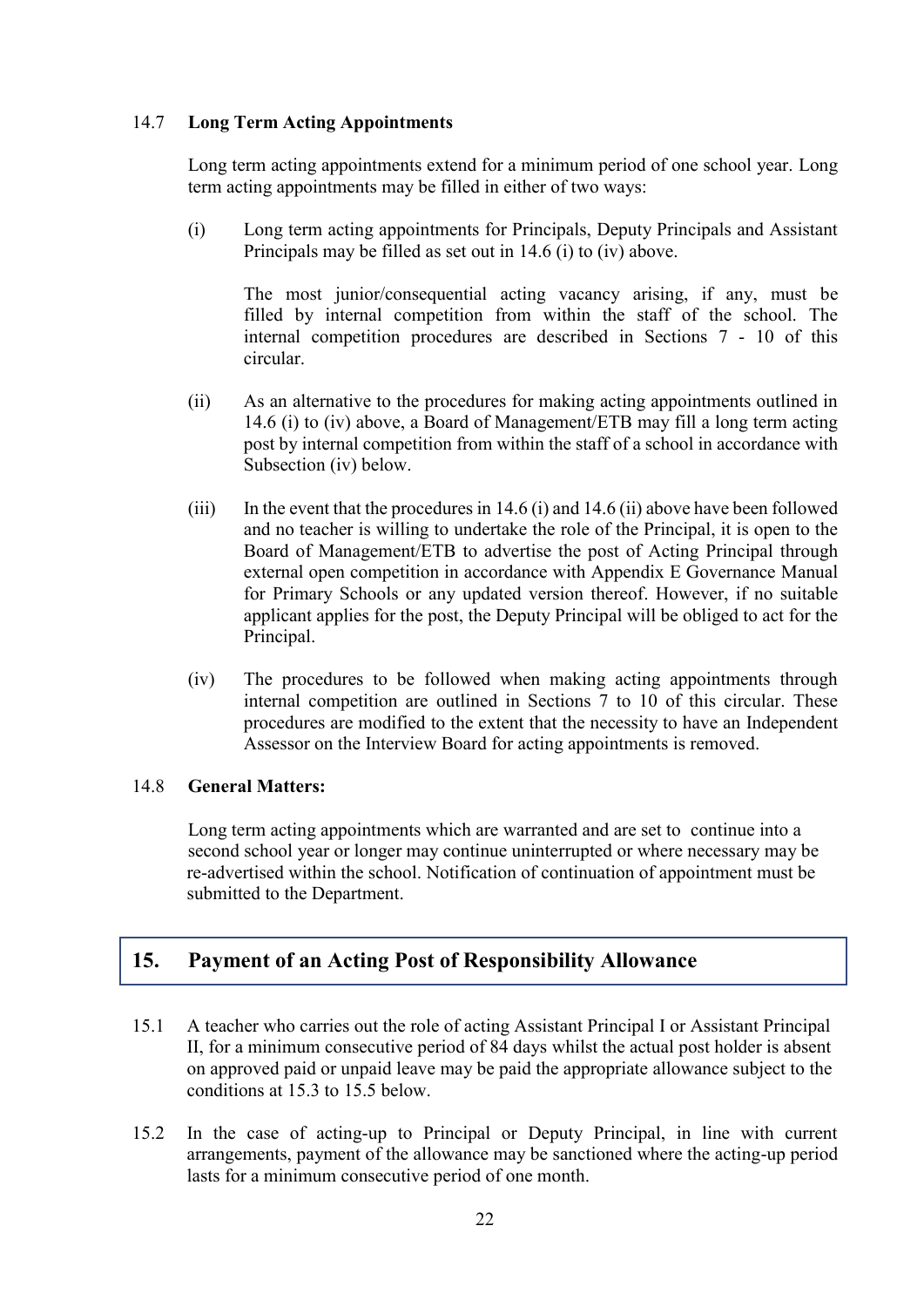- 15.3 Payment of the allowance will be subject to the Board of Management/ETB certifying that the teacher carried out the role of the post for a minimum period of 84 days (or one month where applicable) while the actual post holder was on approved paid or unpaid leave.
- 15.4 Payment will be made retrospectively after the role has been carried out for 84 days (or one month where applicable) and fortnightly thereafter in the case of all acting-up posts. An exception to this applies in the case of an acting appointment replacing a teacher on **sick leave** - in this instance the allowance will be paid at the end of the first month's absence and subsequently on a fortnightly basis provided medical certification of absence for the payment period has been received from the actual post holder.
- 15.5 Where the actual post holder is absent on paid or unpaid leave until the date of commencement of a vacation period an acting allowance cannot be paid for the duration of the vacation period even if the Board of Management/ETB certifies that the acting role was carried out. Where an actual post holder is absent on paid or unpaid leave which expires during a vacation period, and the Board of Management/ETB certifies that the acting role was carried out up to the date of expiry, the acting up allowance may be paid up to the date of expiry only. Where the actual post holder is absent on paid or unpaid leave for a period which includes the summer vacation, the acting allowance may be paid in respect of the summer vacation subject to specified role being undertaken and the post holder performing this role before, during and after the summer vacation.
- 15.6 Where a teacher is initially appointed as an acting Principal or Deputy Principal, the effect of falling staffing numbers during the course of the assignment (i.e. greater than one year) does not lead to a reduction in the acting allowance. However, if the post holder changes during the same assignment and the numbers have fallen during that time, the new post holder is paid the allowance based on the reduced staffing.
- 15.7 Once acting post of responsibility appointments have been made a Board of Management/ETB should notify the Department using the form POR1 Amend so that the teacher can receive the post of responsibility allowance. This form is available on request from the Primary Payroll Section of the Department in Athlone or on the Department website at [www.education.ie](http://www.education.ie/)

## **16. Allowance for the Mainstream Class Teacher in a Two Teacher School**

<span id="page-22-0"></span>A mainstream class teacher in a two teacher school who carries out the specified role and responsibilities as determined by the Board of Management/ETB of the school, may be paid an Assistant Principal II allowance subject to the conditions at (a) and (b) below.

(a) Payment of the allowance will be subject to the Board of Management/ETB agreeing the role to be performed with the teacher and specifying the role and responsibilities in writing. A copy of the role should be retained in the school.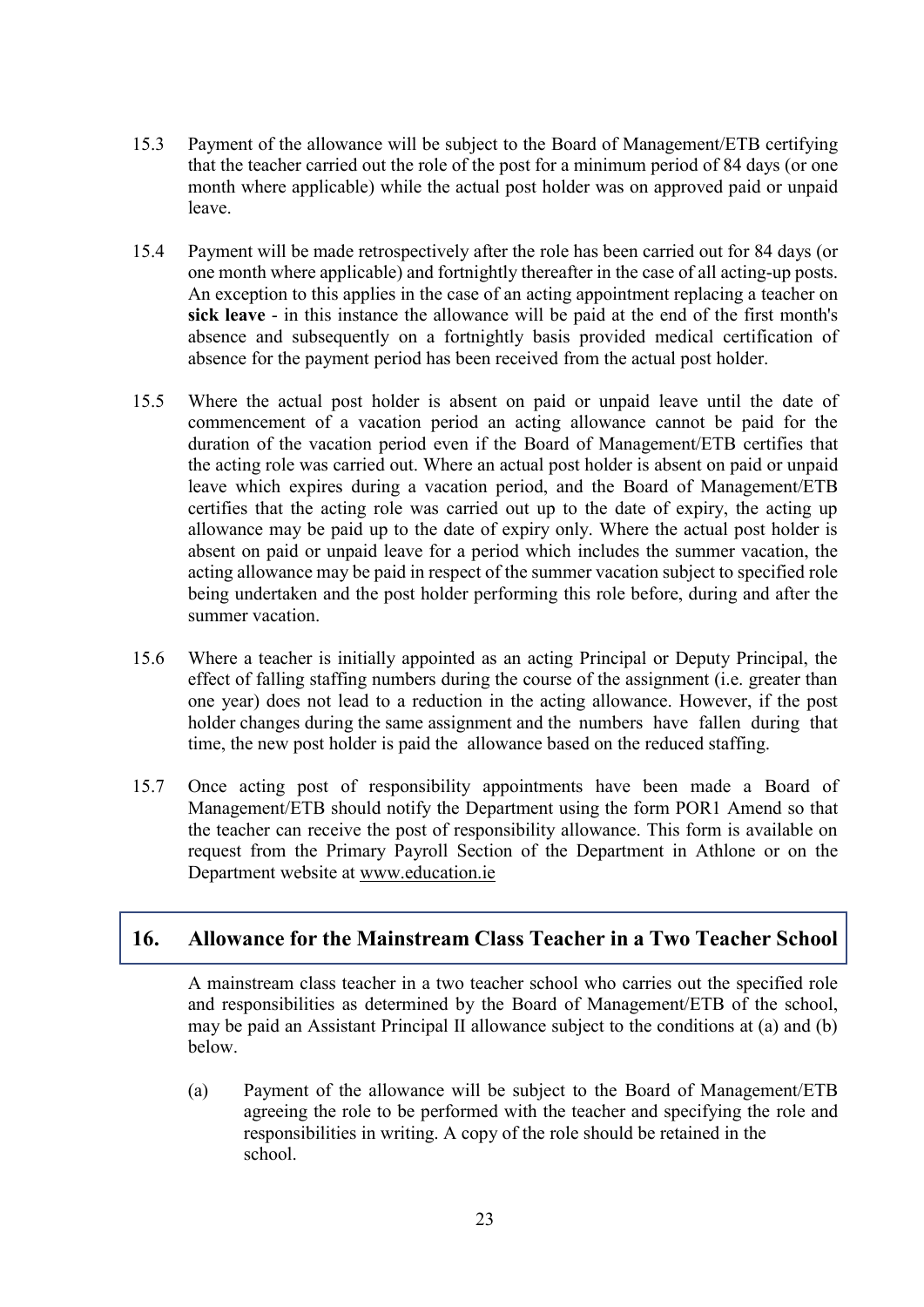- (b) Payment is also subject to the teacher satisfactorily performing the role of the post. A two teacher school, for the payment of the allowance, is defined as a school with a Principal and one mainstream class teacher (a school with a Principal and an ex-quota post only is not defined as a two teacher school for the purpose of this circular).
- (c) An allowance for acting Principal of a two teacher school is payable where the mainstream class teacher acts for a Principal teacher absent on approved leave for a minimum period of one month or more.

The role and responsibilities of the post will be defined and determined by the Board of Management/ETB. It should be noted however, that there is a specific role which must be undertaken for the allowance to be payable:

• to undertake the role of the Principal teacher during any period that s/he is absent from the school. In the event that the mainstream class teacher is not prepared to undertake the role of the Principal teacher his/her allowance shall be withdrawn.

In the event of the resignation, retirement etc. of the second teacher the Board of Management/ETB should notify the Department of the replacement teacher due the allowance using the form POR1 Amend. This form is available on request from the Primary Payroll Section of the Department in Athlone or on the Department website at [www.education.ie](http://www.education.ie/)

In the event of the two teacher school becoming a three teacher school, the second teacher in receipt of the allowance automatically becomes the Deputy Principal.

# <span id="page-23-0"></span>**17. Effect that an Increase/Decrease in Staffing may have on the Allowance payable to Principals and Deputy Principals**

- 17.1 Principals and Deputy Principals (excluding those holding allowances on a personal basis and those who did not agree to undertake revised roles under PCW), may have their allowance increased if the number of teachers in the school increases. This will only apply when the increase in the number of teachers results in a change of category for Principals/Deputy Principals (Circular 0004/2010 refers). Staff in Primary Payroll Section will do this automatically. There is no need for the school to contact the Department.
- 17.2 Allowances held by Principals and Deputy Principals will not decrease even if the size of the school decreases.

## <span id="page-23-1"></span>**18. Retention of Post of Responsibility Allowances on a Personal Basis**

18.1 Where an acting Principal, acting Deputy Principal, acting Assistant Principal I or acting Assistant Principal II post is held for a period in excess of five consecutive school years, the acting-up allowance shall be retained on a personal basis. An acting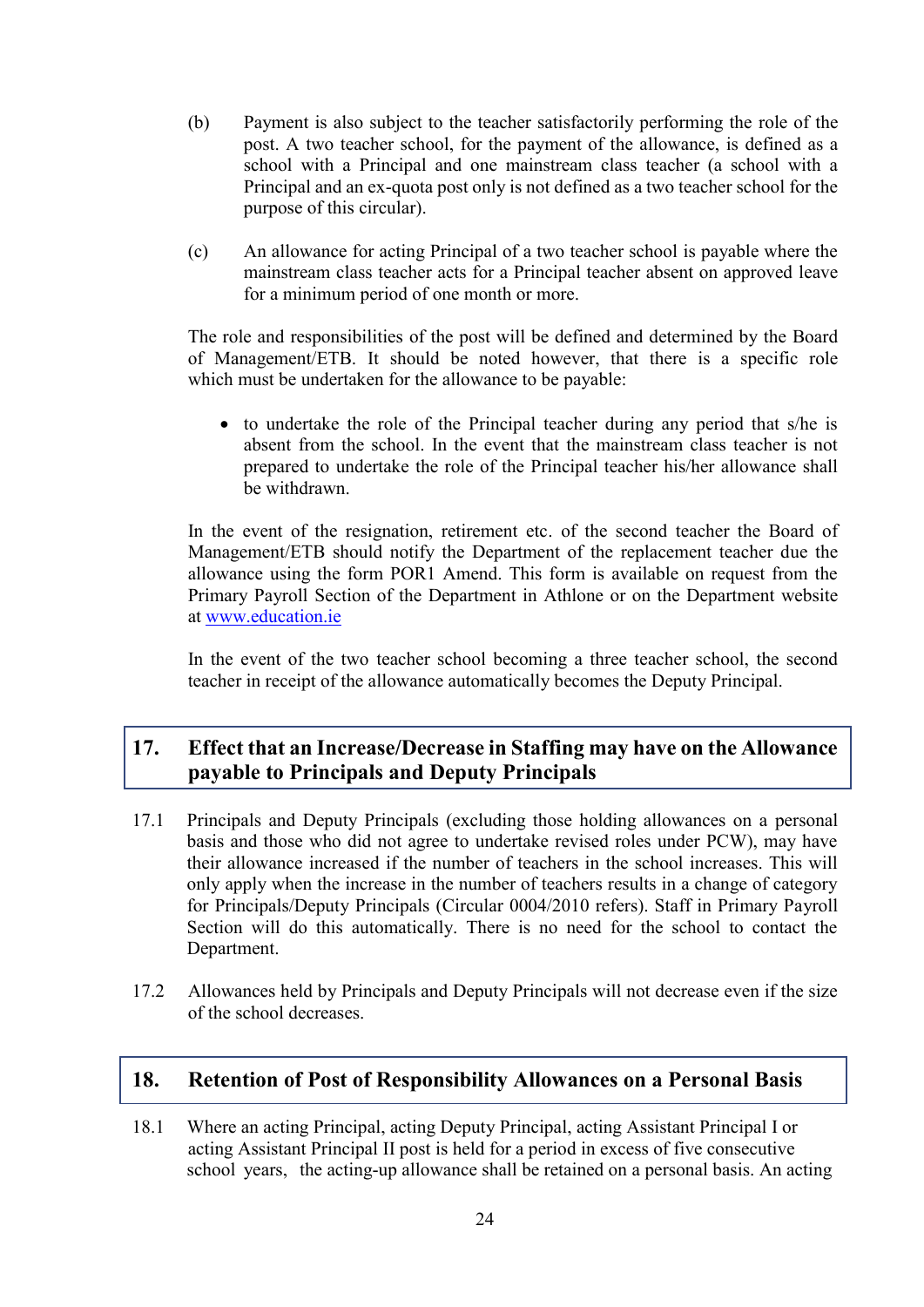appointment for career break or job-share is excluded. If the acting arrangement continues in excess of a period of five school years, the acting post holder will retain the allowance on a personal basis upon the return of the original post holder and their cessation of the acting role. The acting post holder is not eligible to retain the allowance if s/he voluntarily relinquishes the acting post.

- 18.2 A permanent teacher, who holds a post of responsibility allowance, retains the allowance on a personal basis even if the post is subsequently not warranted by reference to the schedule of posts. However, the post holder **must** continue to undertake an Assistant Principal II role while he/she continues to teach in the school in accordance with the provisions of this circular.
- 18.3 In the event that the post holder voluntarily leaves the school he/she loses the allowance.
- 18.4 A Privileged Assistant is allowed to retain the allowance for one voluntary move only. A Privileged Assistant who is compulsorily re-deployed will retain the level of Principal's allowance. A Privileged Assistant must undertake a leadership and management role. Such a role should be broadly in line with a role assigned to Assistant Principal II.

# <span id="page-24-0"></span>**19. Implications of Personal Basis Allowance Holders on the Filling of Post(s) of Responsibility**

19.1 The presence on the staff of personal basis post holders can affect the filling of posts of responsibility at Deputy Principal, Assistant Principal I and Assistant Principal II grades. Please see Section 20 regarding the implication of personal basis allowance holders on filling of posts of responsibility in amalgamated schools.

## 19.2 **Deputy Principal**

A Deputy Principal (Personal Basis) on the staff of a school will prevent the filling of the Deputy Principal's post provided that the rate of allowance payable to the personal basis post holder is equal to or greater than the allowance due to the Deputy Principal.

See Section 16 regarding a two teacher school becoming a three teacher school.

#### 19.3 **Assistant Principal I**

Any one of the following personal basis post holders will prevent the filling of an Assistant Principal I's post:

- a Deputy Principal (Personal Basis) provided that the rate of allowance payable to the personal basis post holder is equal to or greater than the allowance due to the Assistant Principal I,
- An Assistant Principal I (Personal Basis).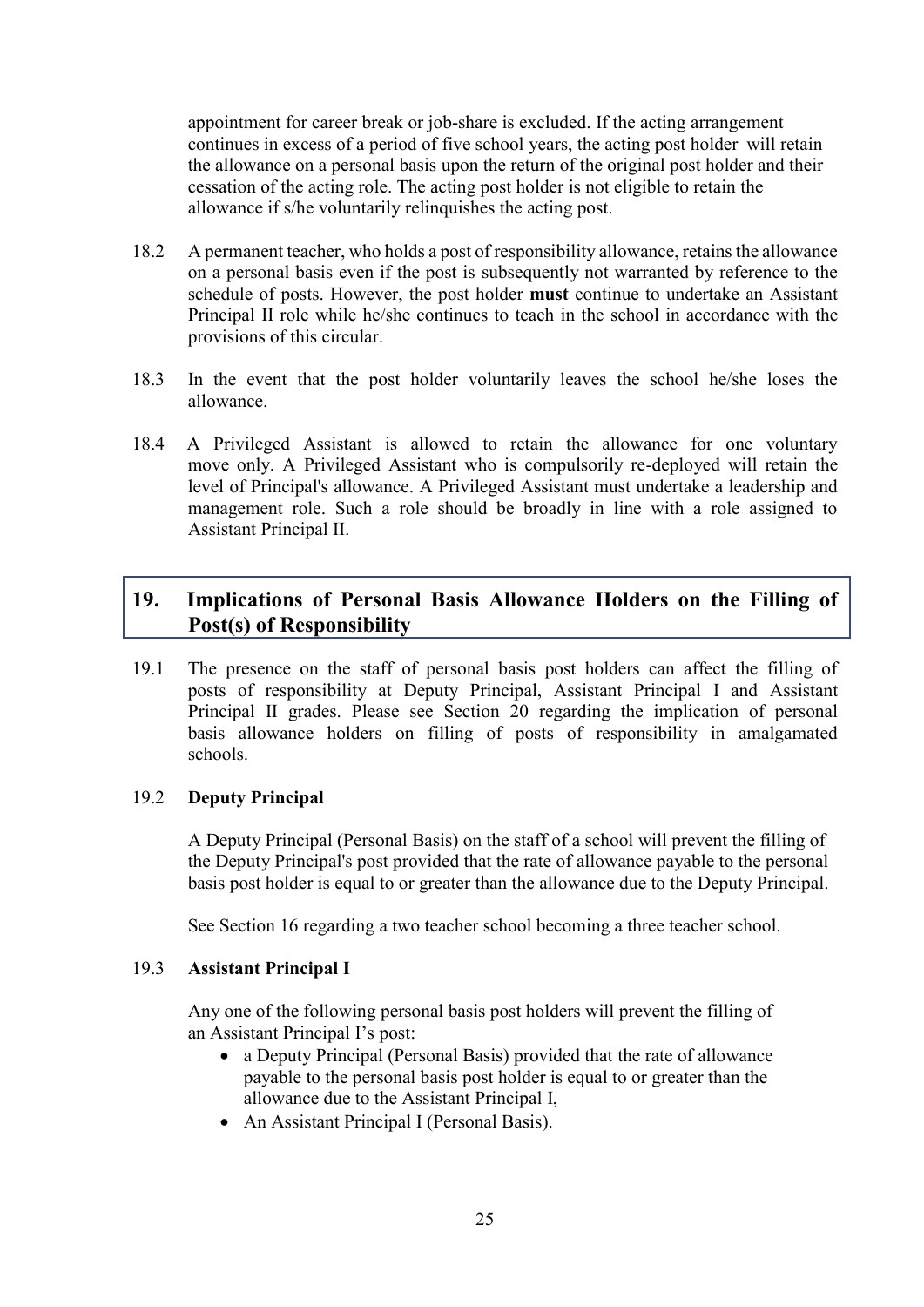## 19.4 **Assistant Principal II**

Any one of the following personal basis post holders will prevent the filling of a Assistant Principal II's post:

- a Deputy Principal (Personal Basis),
- an Assistant Principal I (Personal Basis).
- Assistant Principal II (Personal Basis).
- a Privileged Assistant (see Section 18 and 20)

The provisions at 19.2 to 19.4 above shall be set aside if the personal basis post holder was re-deployed into the school in the five year period prior to the vacancy arising.

## **20. Amalgamations**

<span id="page-25-0"></span>The following regulations apply to schools which amalgamate with effect from the publication of this circular;

- (i) There is no blocking of posts of responsibility in schools with up to 5 ex Principals (i.e. Privileged Assistants)/Deputy Principals. One post will be blocked where there are 6 ex Principals/Deputy Principals and two posts are blocked where there are 7 or more than 7 ex Principals/Deputy Principals.
- (ii) Where there are surplus Assistant Principals I & II (Personal Basis) post holders in schools following amalgamations, this number will be retained as the minimum number of posts for a period of five years following amalgamation. After five years the school's entitlement to posts of responsibility will be determined by the allocation of posts as outlined in Section 4, and personal basis post holders may prevent the filling of posts of responsibility.
- (iii) The Privileged Assistant is allowed to retain the allowance for one voluntary move only. A Privileged Assistant must undertake a leadership and management role. Such a role should be broadly in line with a role assigned to Assistant Principal II.
- (iv) The amalgamated school should notify the Primary Payroll Section of the Department of the actual post of responsibility holder in the amalgamated school using the POR1 Amend Form.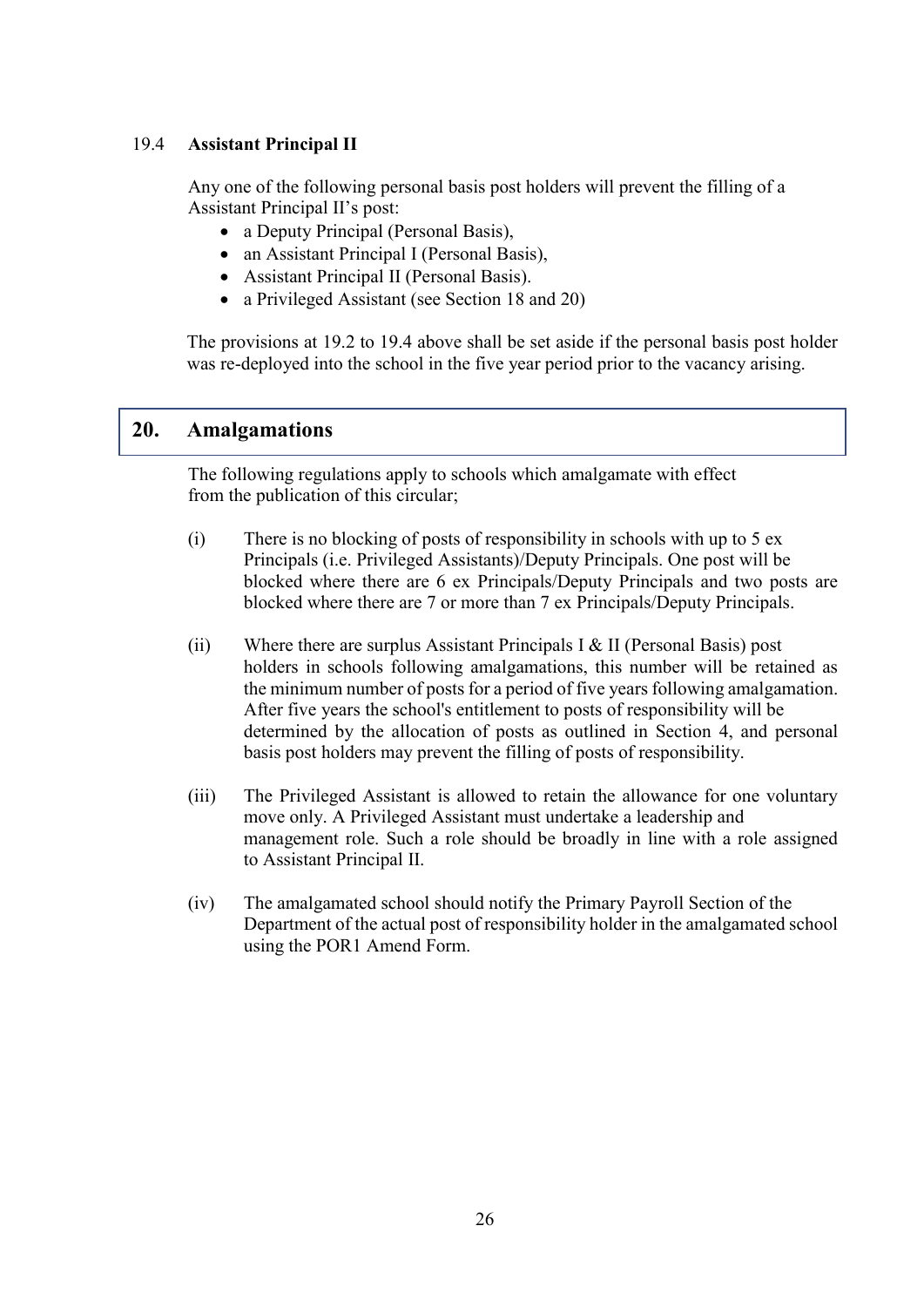# <span id="page-26-0"></span>**21. Appeal Procedure in respect of Assistant Principal Posts and Deputy Principal Posts filled through internal competition**

## 21.1 **The Appeals Procedure**

The Appeals Procedure provides a domestic and independent forum, i.e. an Arbitration Board, for dealing with an appeal in a fair and reasonable manner. It is not intended that there would be legal representation. The Arbitration Board will adjudicate on the Appeal and decide if proper procedures were fulfilled. The Arbitration Board will not make a judgement as to which candidate was most suitable and it is not intended that the Arbitration Board would replace the Interview Board. The appeal is not intended as a re-examination of the interview itself.

It is generally the case, that where a school has a number of posts to fill and only one of the posts is appealed, the appeal will not affect the other posts which are not the subject of an appeal.

## 21.2 **Initiating the Process of Appeal**

- (i) An applicant may only appeal on one or more of the following grounds in relation to an alleged breach of procedure:
	- (a) Pre-interview:
		- (1) lack of consultation on the roles and responsibilities
		- (2) breach of the advertising rules
		- (3) non-notification about the post to teachers on leave of absence
	- (b) Interview process:
		- (1) Composition of the Interview Board
		- (2) Non-disclosure of a family or a material relationship
		- (3) Non gender-balanced Interview Board
		- (4) A computational error in the Interview Board marking sheet of the Appellant which makes a material difference to the outcome
		- (5) A departure from the agreed selection criteria or marking scheme
- (ii) The candidate to whom the post of responsibility has been provisionally assigned shall be informed by the Chairperson of the Board of Management that an appeal has been lodged.
- (iii) In the event of an unsuccessful applicant wishing to proceed with an appeal, the teacher (including teachers on leave) shall within 10 school days of the date of publication of the notice of appointment, write to the Chairperson of the Board of Management stating that the proposed appointment is being appealed. This letter must also state the grounds of appeal and will be regarded as the letter of appeal.
- (iv) Having received the letter of appeal, the Chairperson of the Board of Management/ETB shall respond in writing by registered post to the Appellant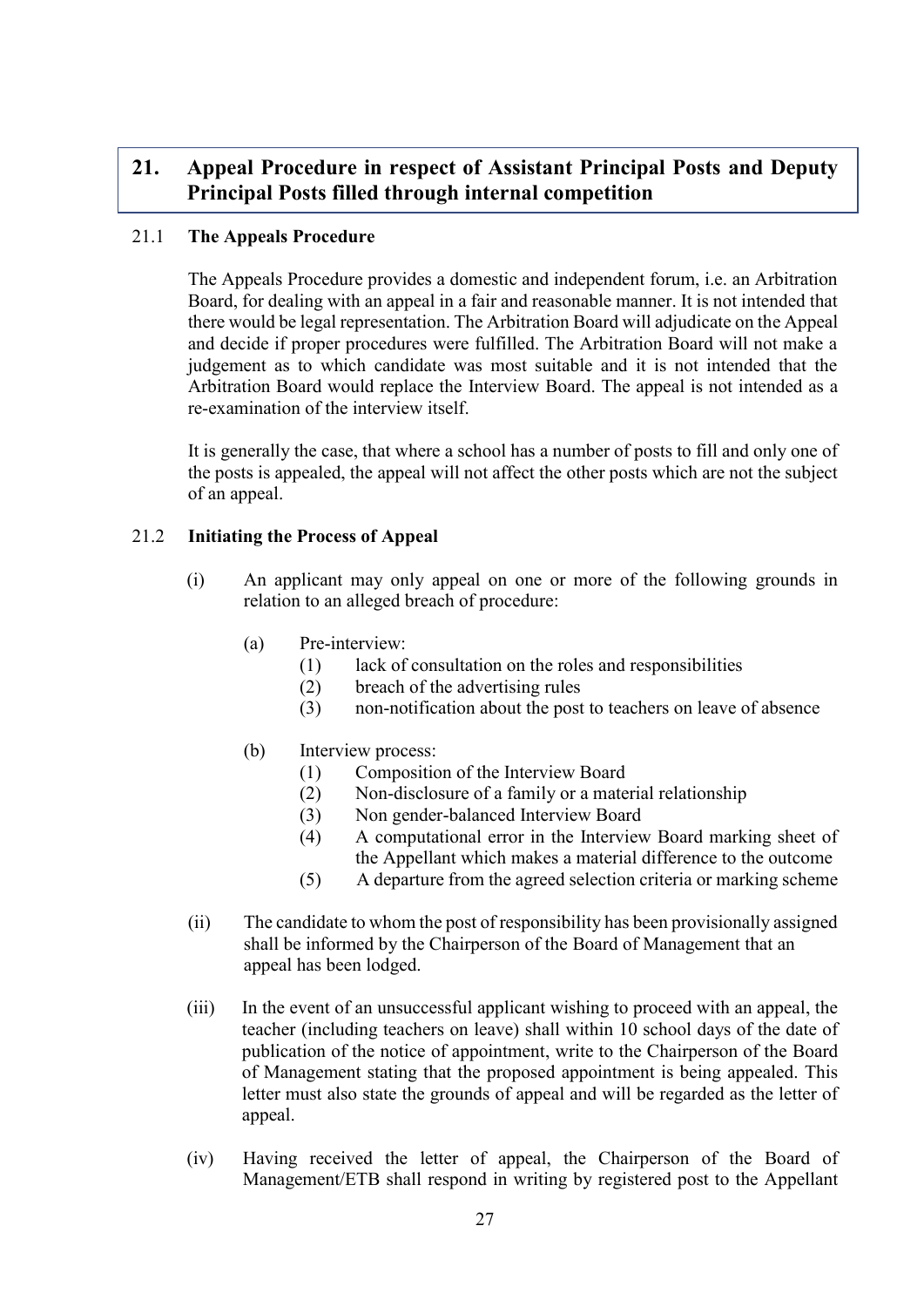within 10 school days of the date of receipt of the letter of appeal. In the interests of resolving the matter at the earliest possible stage, the response of the Chairperson should address the appeal grounds set out by the Appellant.

- (v) On receipt by the Appellant of the response of the Chairperson of the Board of Management, he/she shall decide whether to continue with the appeal. Should the teacher decide to proceed with the appeal, he/she shall inform the Chairperson of the Board of Management accordingly, in writing, within 5 school days of the date of the Chairperson's response.
- (vi) A candidate who believes he/she has been discriminated against contrary to the Employment Equality Act may process a claim in accordance with the provisions of the legislation.

## 21.3 **Hearing the appeal**

- (i) Following completion of the stages outlined above in 21.2 above and where the Chairperson of the Board of Management has been notified in writing by the teacher within the time specified that he/she wishes to proceed, the Board of Management of the school should, within 5 school days, contact the Patron/CE's representative and the INTO CEC representative for the District, in order to appoint by agreement, from the appropriate Regional Panel, a Board of Arbitration to hear the appeal.
- (ii) The Board of Arbitration shall be selected from the Regional Panel and shall have 3 persons as follows:
	- a representative of Management, on behalf of the Patron/CE;
	- $\triangleright$  a representative of the INTO;<br> $\triangleright$  an agreed independent Chairn
	- an agreed independent Chairperson.
- (iii) Once the Chairperson of the Arbitration Board has been appointed, the Chairperson of the Board of Management, shall furnish him/her, within 5 school days, with three copies of the details of the appointment and all documentation, including the letter of appeal, the response of the Chairperson of the Board of Management and on a confidential basis, the marking sheets/records of the Interview Board.
- (iv) The Board of Arbitration is empowered to call witnesses where considered necessary.
- (v) The Arbitration Board shall arrange a hearing without delay and shall invite the Appellant, the Respondents, i.e. the Board of Management or appropriate representatives, and witnesses if any, to attend the hearing. The Arbitration Board shall conduct the hearing and shall ensure that the normal rules of due process and fair procedures apply, which include:
- $\triangleright$  that all documentation (excluding the marking sheets which shall be available to the Arbitration Board only on a confidential basis), including letter of appeal, statement of grounds, response of Chairperson of Board of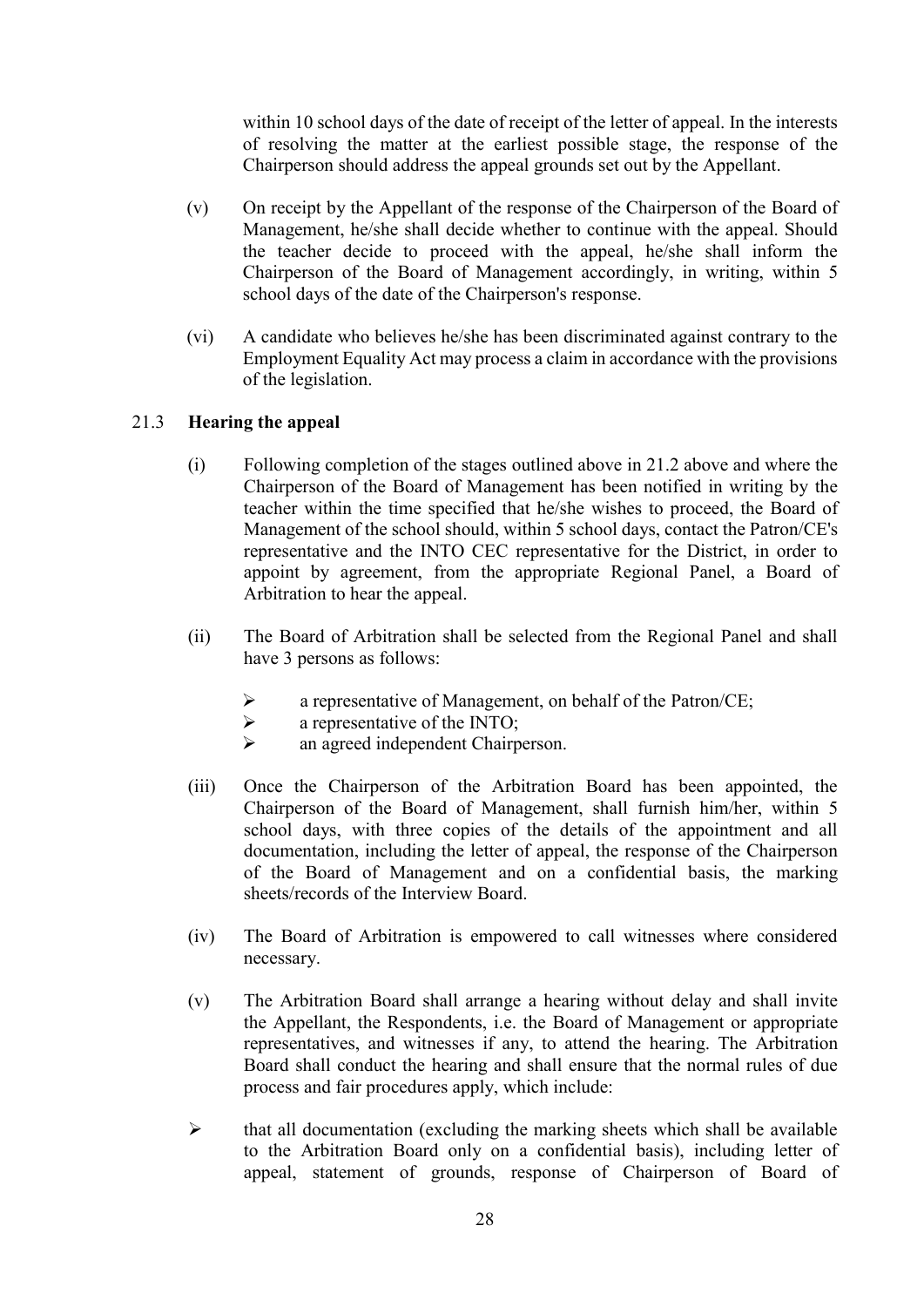Management, and any additional submissions shall be copied to all the parties in advance of the hearing. No additional documentation will be accepted at the hearing;

- $\triangleright$  that the Chairperson of the Arbitration Board will clarify to both parties i.e. the Appellant and the Respondent, the procedures that s/he intends to adopt at the hearing;
- $\triangleright$  that the parties shall be invited to a hearing and shall be given reasonable notice of the hearing by the Arbitration Board. When notifying parties to the Appeal of the date of the hearing(s), it should be indicated to the parties concerned that in the event of failure to appear, without reasonable cause, the Arbitration Board may proceed to decide the case if considered appropriate;
- $\triangleright$  that the Appellant shall be entitled to be accompanied and assisted by a person of their choice;
- $\triangleright$  that each party shall be afforded an opportunity to present its case to the Arbitration Board;
- $\triangleright$  that the two parties, i.e. the Appellant and the Respondent shall have an opportunity to be present in order to hear, at first hand, what each party has to say, together with witnesses where appropriate;
- $\triangleright$  that each party shall be afforded an opportunity to question or respond to the other party through the Chairperson of the Arbitration Board;
- $\triangleright$  that the Arbitration Board itself, shall be entitled to question each party or seek further information;
- $\triangleright$  that all documentation given by the Appellant to the Arbitration Board to be made available to the Board of Management;
- $\triangleright$  that where appropriate, the Arbitration Board shall afford each party an opportunity to provide further information, on the clear understanding, that the other party shall have an opportunity to respond to same;
- $\triangleright$  that if necessary, the Arbitration Board shall agree to adjournments.
- 21.4 The Arbitration Board shall be considered a domestic forum and accordingly, neither Management nor the INTO intends that there would be legal representation at any hearings arranged by the Arbitration Board.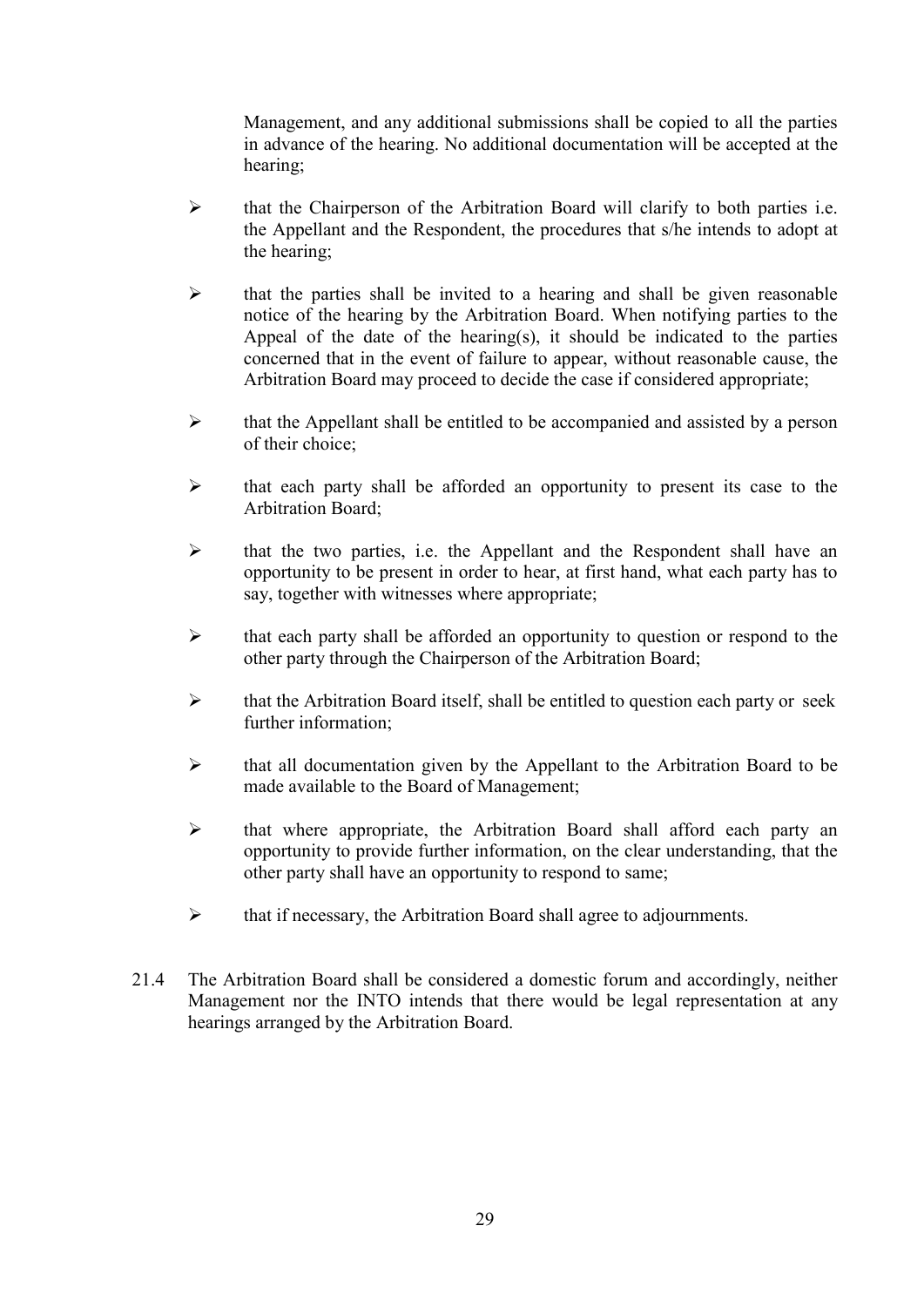### 21.5 **Arbitration Board Findings**

- (i) Having heard all the parties, the Arbitration Board shall withdraw to make its decision. In the event that the appeal is rejected, the decision of the Arbitration Board shall only record that the appeal is rejected. In the event that the appeal is upheld, the decision of the Arbitration Board shall record that the appeal is upheld and taking into account the grounds of appeal, the Arbitration Board shall advise the Board of Management to recommence the appointment process at either (a) the initial consultation/allocation of role stage, (b) the advertisement stage or (c) interview stage. No other written record or minutes of the proceedings of the Arbitration Board shall be kept.
- (ii) The outcome of the appeal shall be notified in writing by the Chairperson of the Arbitration Board to the Chairperson of the Board of Management and to the Appellant. The Chairperson of the Board of Management shall in turn notify the provisional appointee of the outcome.
- (iii) The decision of the Arbitration Board shall be final and binding on the parties involved.
- (iv) If the appeal has been rejected, the Board of Management confirms the appointment of the original successful candidate and notifies the Department of Education and Skills accordingly at the earliest possible date.
- (v) Where an appeal has been upheld and the Board of Management is required to establish a second Selection Board, then the Chairperson of the Board of Management, the Principal Teacher and two Independent Assessors, neither of whom were involved in the original selection, shall comprise the second Selection Board. The two Independent Assessors shall be selected from the agreed panels of assessors. In the event of a tied vote, the Chairperson shall have a second or casting vote.
- (vi) It is not intended by either the Management Authority or INTO that there would be a second appeal by the same teacher, arising from the filling of one post. However, the parties accept that in certain exceptional circumstances, where for example, there are significant new grounds of appeal and/or a substantial breach of procedure, such a situation may arise. Accordingly, if these circumstances arise, following the completion of the appointment process for the second time, then the Chairperson of the Board of Management should, in the first instance, forward the second letter of appeal including the grounds of the appeal, together with a statement on the matter from the Board of Management, to the central office of the Management Authority and the INTO for adjudication on whether a second appeal will be allowed.
- (vii) Expenses incurred by the Arbitration Board shall be shared between the parties, i.e. Management and INTO.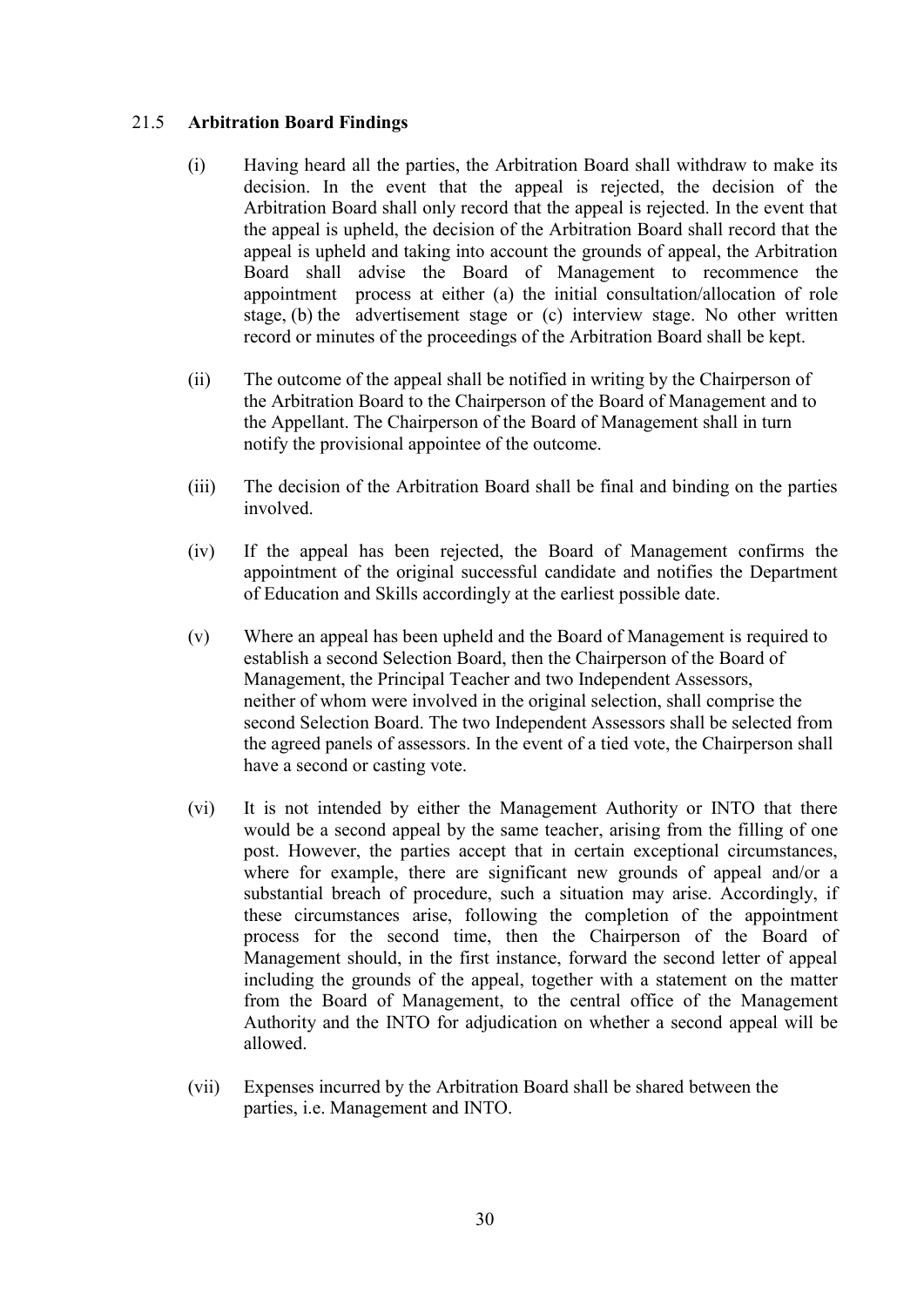# <span id="page-30-0"></span>**Appendix 1: Template Statement of Roles and Responsibilities**

The post of responsibility structure in schools is based on a distributed leadership model, involving the establishment and facilitation of leadership teams with appropriately defined and shared responsibilities.

Subject to the overall authority of the Board of Management/ETB, the post holder is accountable for the fulfilment of his/her role to the Principal of the school.

Name of Teacher:

Tick level of post:  $AP I$   $\Box$  AP II

Roles, Responsibilities and Objectives<sup>1</sup>:

|                             | Teacher                    |
|-----------------------------|----------------------------|
| Acknowledgement of Receipt: |                            |
|                             | Principal/Deputy Principal |
|                             |                            |

1

<sup>&</sup>lt;sup>1</sup> Guideline: Forms should be completed in a succinct manner e.g. maximum of 400 words.